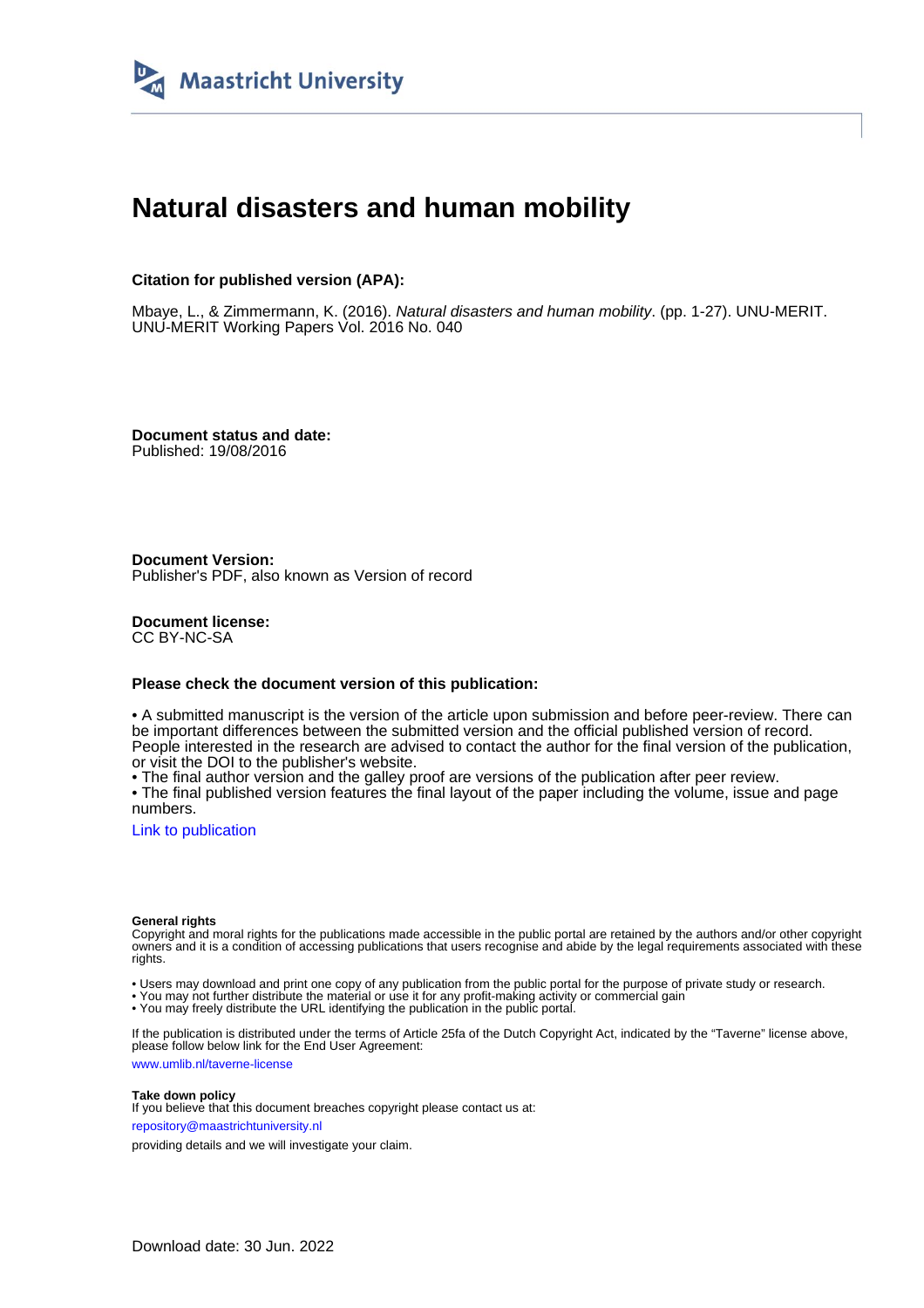



# **UNU-MERIT**

# **Working Paper Series**

## **#2016-040**

**Natural disasters and human mobility Linguère Mously Mbaye and Klaus F. Zimmermann**

**Maastricht Economic and social Research institute on Innovation and Technology (UNU‐MERIT)** email: **info@merit.unu.edu** | website: **http://www.merit.unu.edu**

**Maastricht Graduate School of Governance (MGSoG)** email: **info‐governance@maastrichtuniversity.nl** | website: **http://www.maastrichtuniversity.nl/governance**

Boschstraat 24, 6211 AX Maastricht, The Netherlands Tel: (31) (43) 388 44 00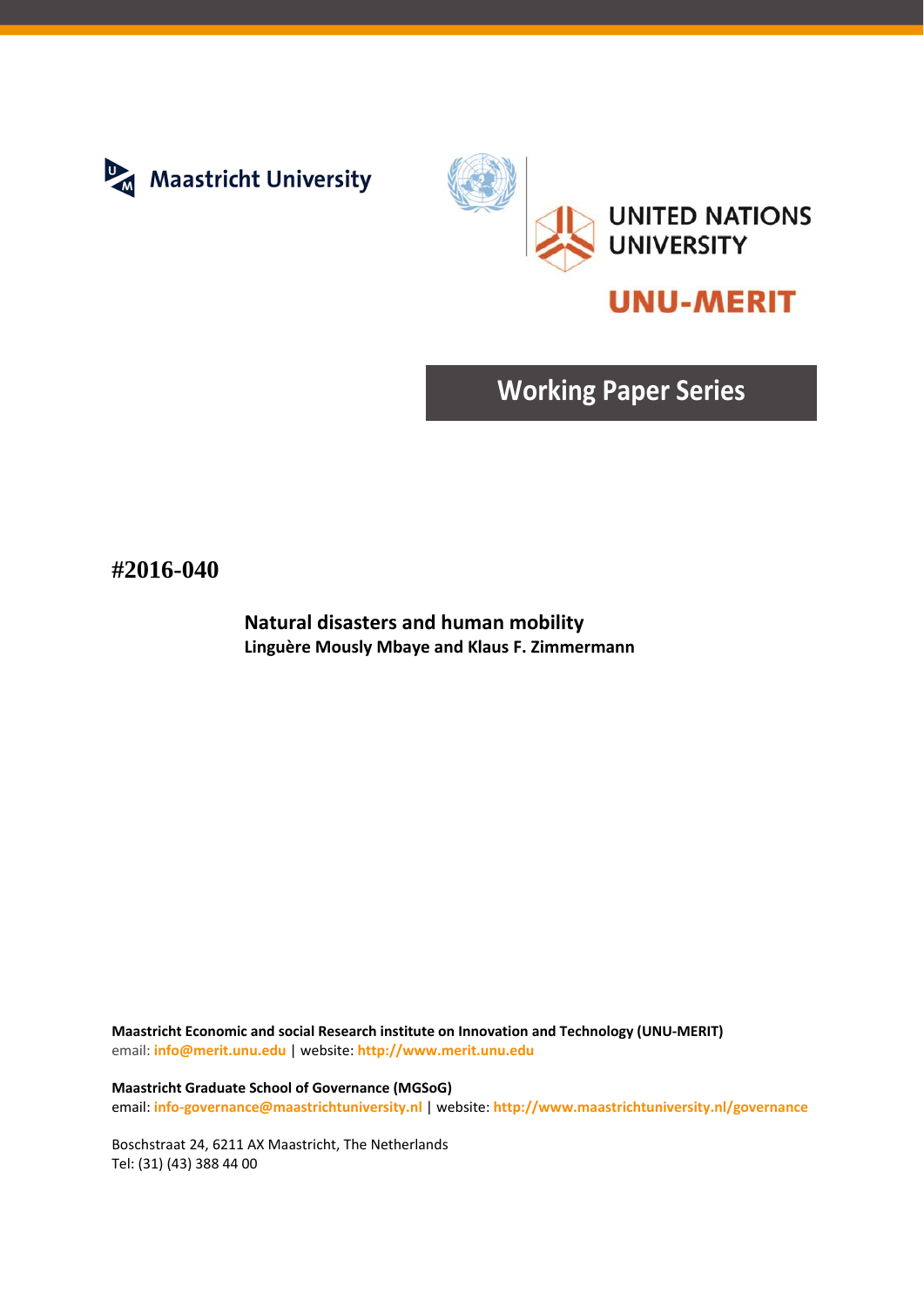### **UNU-MERIT Working Papers ISSN 1871-9872**

### **Maastricht Economic and social Research Institute on Innovation and Technology UNU-MERIT**

### **Maastricht Graduate School of Governance MGSoG**

UNU-MERIT Working Papers intend to disseminate preliminary results of research carried out at UNU-MERIT and MGSoG to stimulate discussion on the issues raised.

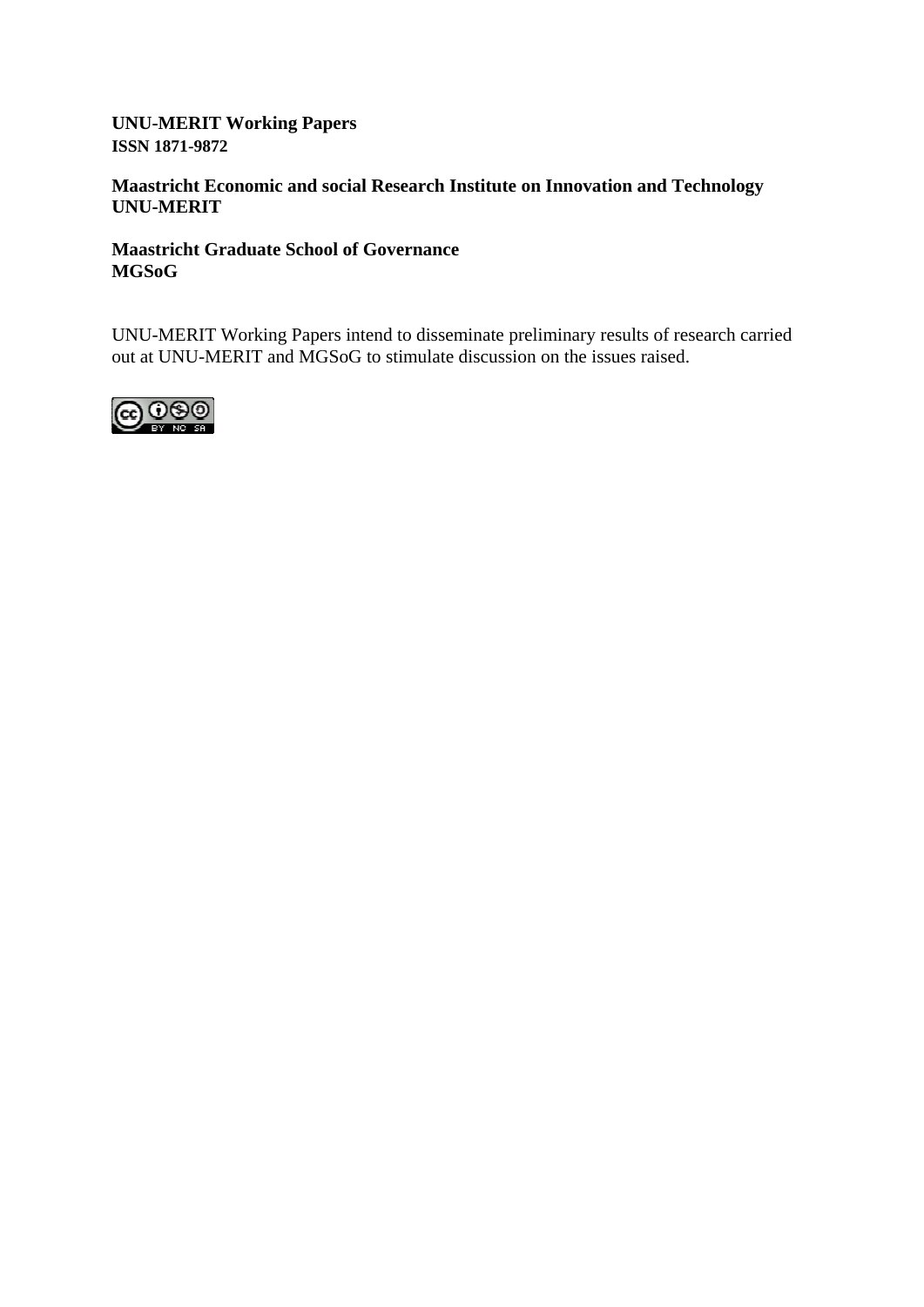## **Natural Disasters and Human Mobility**

Linguère Mously Mbaye

African Development Bank Group and IZA

and

Klaus F. Zimmermann Harvard University and UNU - MERIT

Revised July 2016

#### **Abstract**

This paper reviews the effect of natural disasters on human mobility or migration. Although there is an increase of natural disasters and migration recently and more patterns to observe, the relationship remains complex. While some authors find that disasters increase migration, others show that they have only a marginal or no effect or are even negative. Human mobility appears to be an insurance mechanism against environmental shocks and there are different transmission channels which can explain the relationship between natural disasters and migration. Moreover, migrants' remittances help to decrease households' vulnerability to shocks but also dampen their adverse effects. The paper provides a discussion of policy implications and potential future research avenues.

**Keywords:** natural disasters, forced migration, channels, remittances, migration as insurance, floods, earthquakes, droughts

**JEL Codes:** J61, O15, Q54, Q56

\* We thank Zac Rolnik for his encouragements, Henk Folmer for important suggestions, and Victoria Finn for editorial remarks.

Corresponding author: Klaus F. Zimmermann Email: klaus.f.zimmermann@gmail.com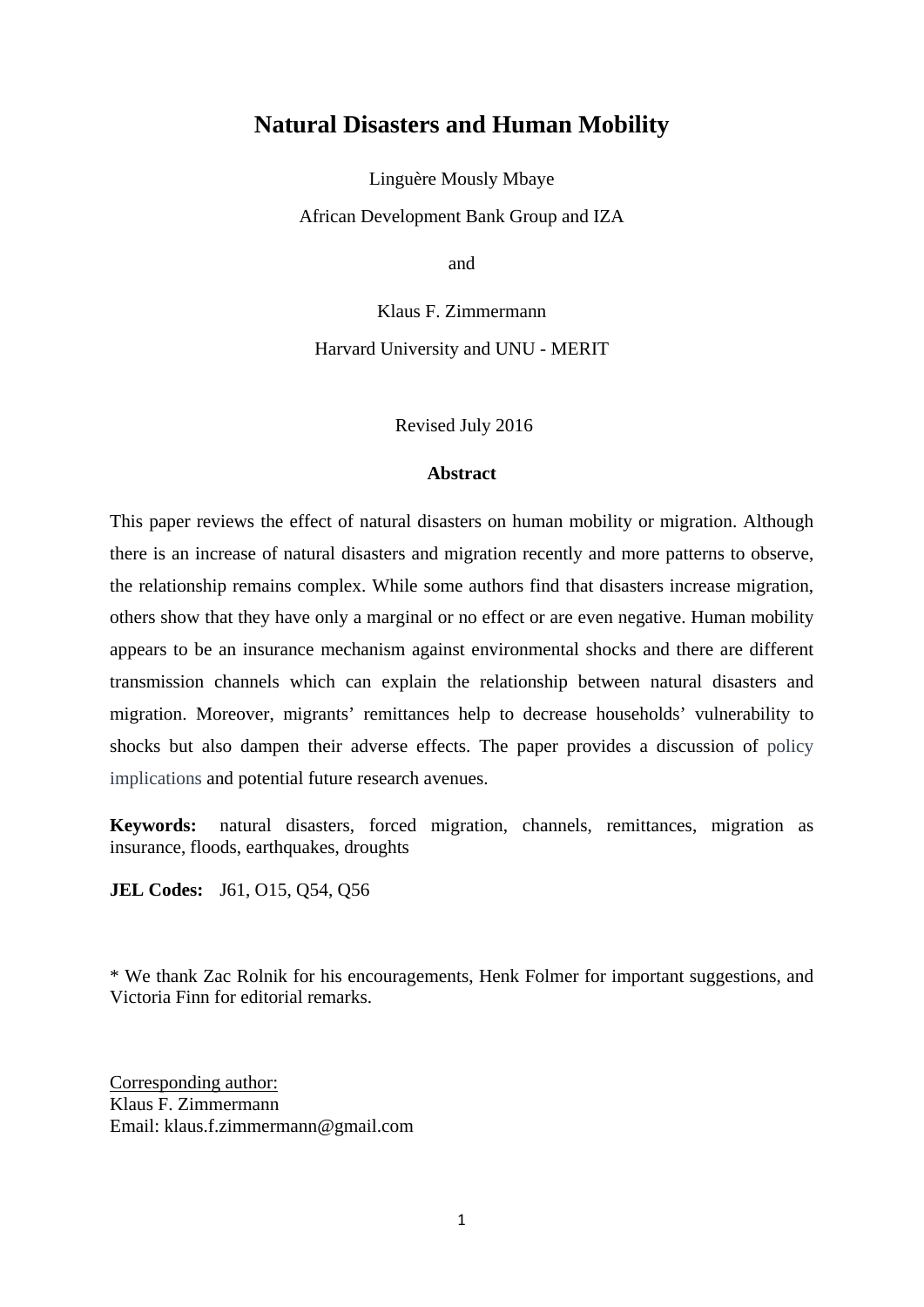#### **1. Introduction**

Natural disasters are often considered an important driver of migration. However, historical evidence shows that this relationship is not new and has existed since the beginning of human history. Nevertheless, the reactions are not well documented and the implications not yet fully understood, although the incidences of natural disasters and migration seem to have increased with more possibilities to study the evidence. The issue is very likely to become more relevant in the long run with global warming. Analysing the short-term implications and the possible adjustment mechanisms is important, since this enables the introduction of reaction mechanisms to better deal with the consequences of a crisis. For instance, the migration response to a natural disaster is complex, it can be strong, moderate or even negative. People may be displaced and leave pushed by the challenges, or even move to the affected areas due to the new potentials arising.

The relationship between environmental disasters and migration is possibly one of the biggest challenges that future generations will face. Why is the relationship between natural disasters and migration so controversial? What are the transmission channels between natural disasters and migration? What are the consequences of migration decisions following natural disasters? This paper provides an overview of the literature on these specific points. The effect of natural disasters on migration is crucial because it has serious implications on economics, demography, and sociology. Subsequently, we draw on literature in these three areas.

The paper is structured as follows. Section 2 defines the topic and documents empirical trends. Section 3 explores the migration decision under the occurrence of natural disasters. Section 4 presents the transmission channels that can explain the relationship between natural disasters and migration. Section 5 discusses the consequences of the natural disasters on migration decision. More precisely, we assess if migration and associated remittances can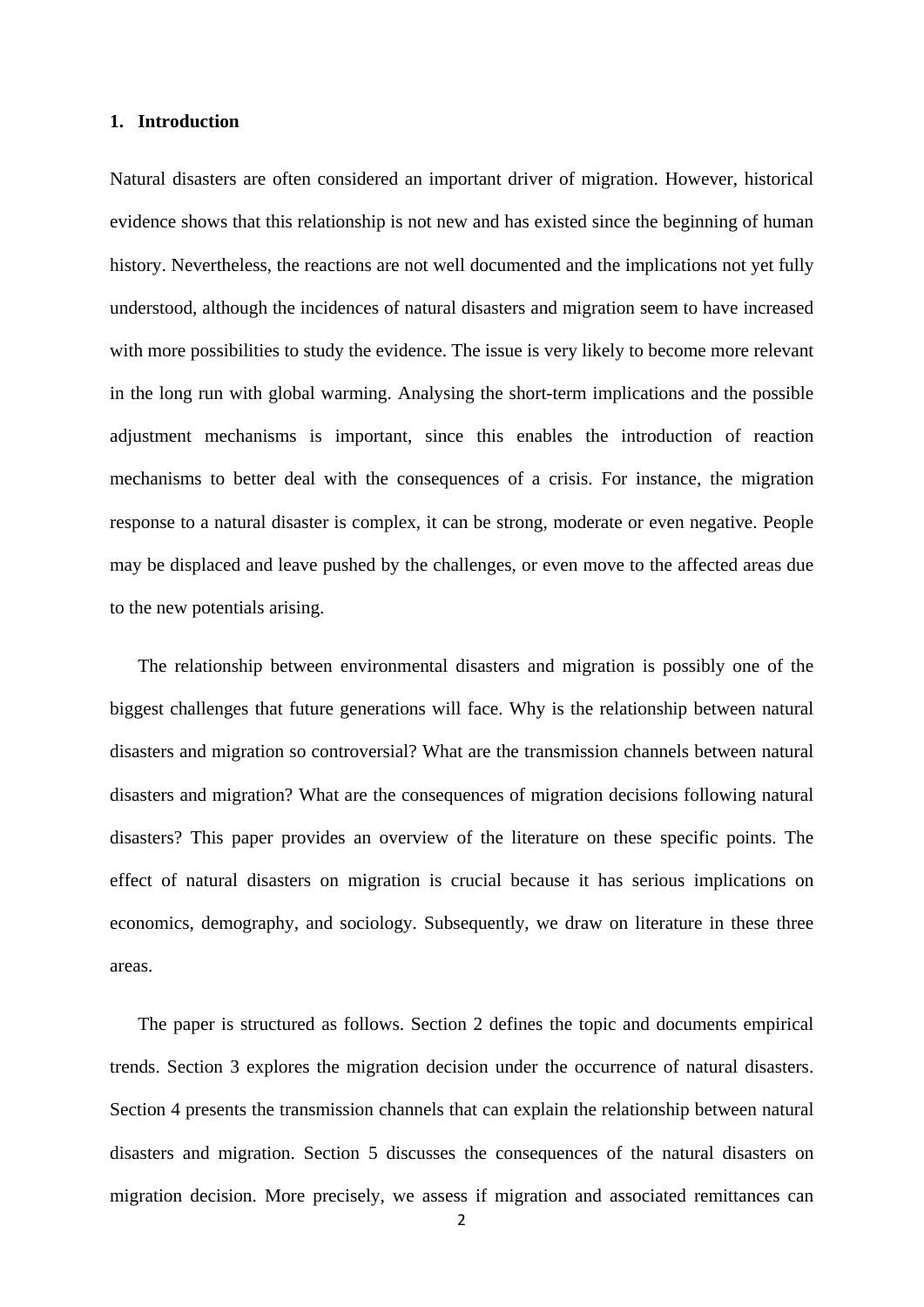help mitigate the environmental disasters' negative consequences, as well as the consequences in terms of other outputs. The last section presents the concluding remarks.

#### **2. The research issue and empirical trends**

A good reference introducing into the historical dimension of the topic is provided by Belasen and Polachek (2013), while we focus here more on historical empirical evidence since the mid-  $19<sup>th</sup>$  century to more recent events. Gottschang (1987) documents migration driven by natural disasters such as floods and droughts in Northern China and Manchuria from 1890 to 1942. Boustan et al. (2012) use panel data from 1920 to 1940 in the United States (US) and consider disasters such as floods, tornadoes, earthquakes and hurricanes in a context where migration is a self-protection mechanism. They show that young men leave areas affected by tornados to settle in areas affected by floods. In the same country during the 1930's, Hornbeck (2012) documented how the Dust Bowl, caused by severe drought and intensive land use, had serious consequences on population decline in areas with high and medium erosion areas between 1930*–*1950.

Cross (2013) examines the period 1992*–*2008 to see how US communities deal with natural disasters such as storms, hurricanes, river flooding and tornadoes in terms of demographic changes. He found post-disaster relocation as well as more loss of population in small communities. This effect is related to the communities' level of wealth. Hurricane Katrina in 2005 was the major recent disaster that heavily impacted the US (Gutmann and Field, 2010; Vigdor, 2008) and induced the migration of 10,000 people in 26 states of the United States.

Based on a study from 1980 to 2009, Afonso (2011) shows that severe tropical storms induce migration in Central America and the Caribbean. Hanson and McIntosh (2012) are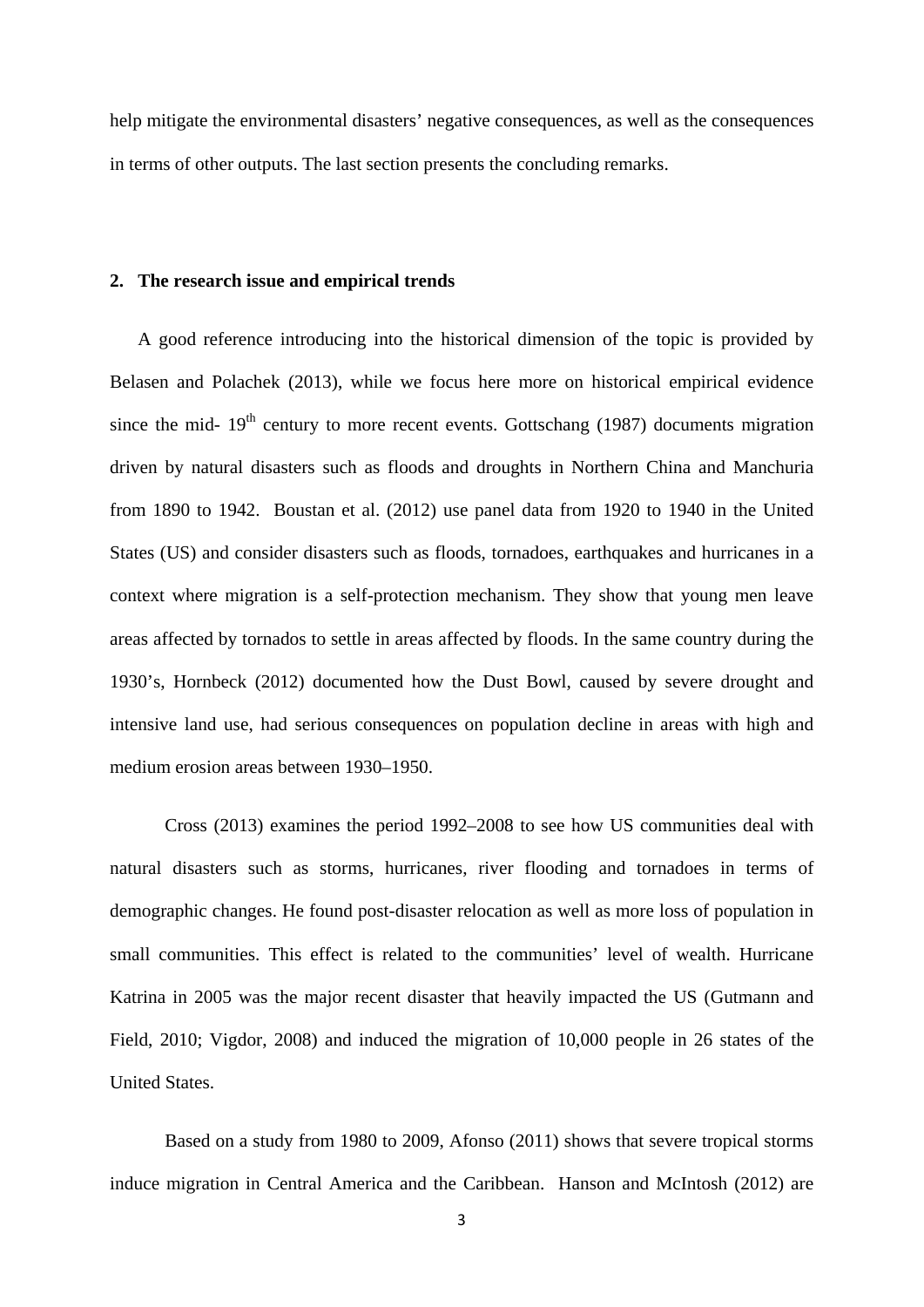interested in migration between 25 Latin American and Caribbean countries and Canada, Spain, the US and the UK from 1980*–*2005. They found that labour supply, demand shocks and natural disasters are push factors for migration from Latin America to the US while this is not the case for migration to the other countries.

 Furthermore, both developed and developing countries are already dealing with an increase in the severity of disasters and their effects. Figures related to natural disasters are both impressive and alarming. In developing countries such as Indonesia, a tsunami caused 500,000 victims in 2004 (Smith, 2007). Although the number of victims due to disasters decreased compared to the decade 1990*–*2000, it still remains high. According to the Annual Disasters and Statistical Review 2014 (Guha-Sapir et al., 2015), the annual average number of victims between 2004 and 2013 is estimated at 199.2 million people around the world. Economic damages from natural disasters are estimated at USD 99.2 billion in 2014.

 The attached figures from the online appendix provided by Drabo and Mbaye (2013) document recent empirical evidence. The graphs show the trends of both natural disasters and migration from 1975 to 2000 with a focus on developing countries. For all regions of the world, natural disasters and migration exhibit an increasing trend over the period. The only exception was for Central Europe and Central Asia, where there was a decrease before 1990 but an increase then followed.

The Centre for Research in Epidemiological Disasters (CRED) considers all disasters subgroups of extra-terrestrial disasters. Consequently, the term natural disasters include those that are geophysical (earthquake, mass movement, volcanic activity), meteorological (extreme temperature, fog, storm), hydrological (flood, landslide, wave action), climatological (glacial lake outburst, wildfire), and biological (epidemic, insect and animal infestation).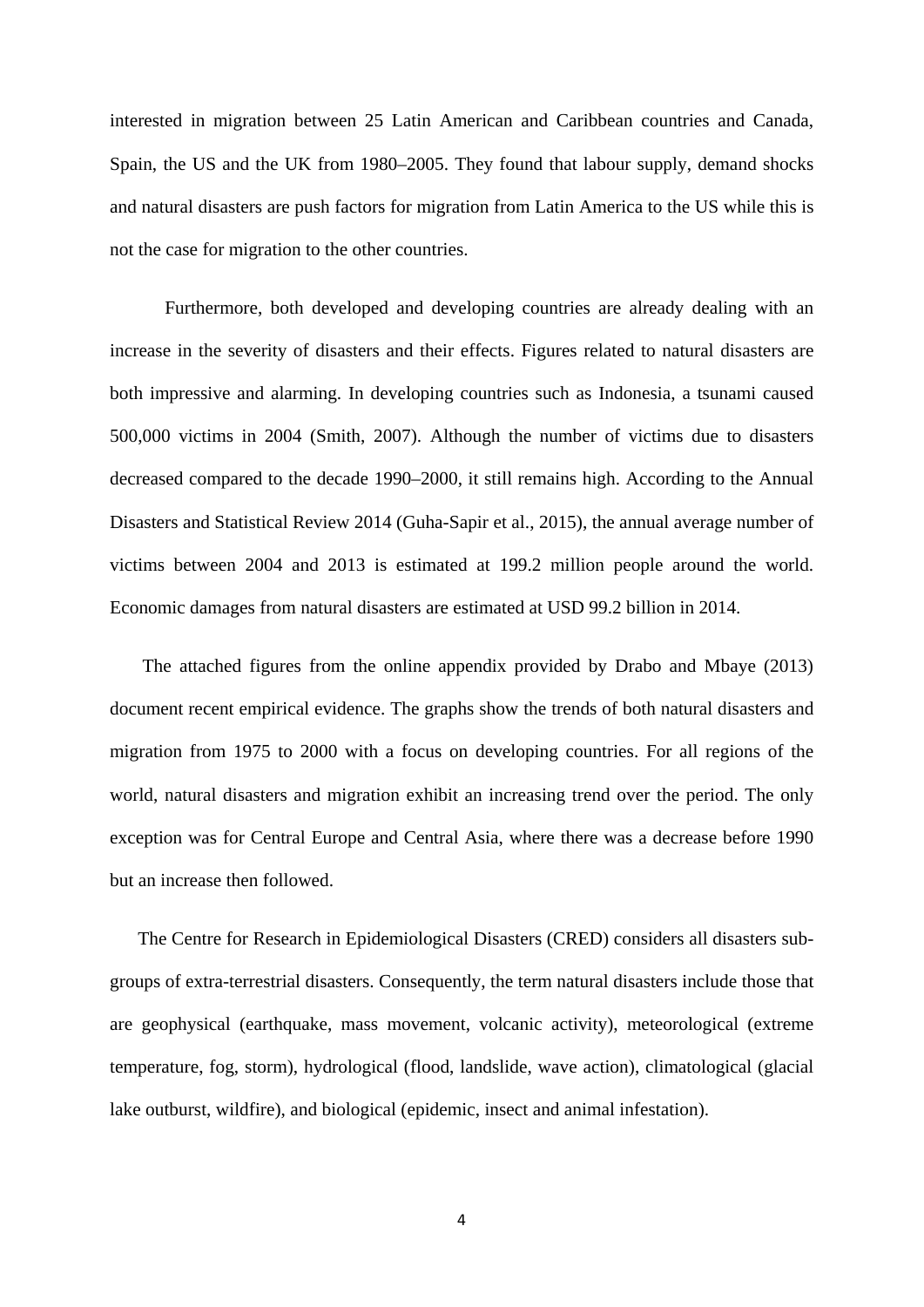In the literature, different types of variables have been considered that pertain to the relationship between environmental factors and natural disasters. For instance, Reveuny and Moore (2009) found that environmental degradation, including both storms and land scarcity, increases out-migration. Other studies showed that weather anomalies measured through longterm deviations of rainfall and temperature are a migration determinant in Sub-Saharan Africa (Barrios et al., 2006; Marchiori et al., 2012). Beine and Pearsons (2014) are interested both in long-term environmental factors with the use of rainfall and temperature data and short-term variables measured through natural disasters.

In this paper, we use the CRED's natural disasters definition, which relates to short-term shocks, and we also consider a broader concept of disasters that includes weather anomalies in a long-term perspective.

#### **3. Natural disasters and migration: a controversial relationship**

To date, there is no consensus on the impact of natural disasters on migration. Studies by Black (2001) and Piguet and Pecoud (2011) highlight the need to relativise the scope of the natural disaster effect on so-called environmental refugees. The mixed evidence related to the role of disasters on migration is probably due to the fact that this relationship is complex and less straightforward than perceived by common knowledge.

Reuveny and Moore (2009) highlight the positive effect of environmental degradation on migration to developed countries. Drabo and Mbaye (2013), based on a study that focuses on developing countries, show that natural disasters mainly related to climate change increase overall migration. They specify in their study that this effect is driven by the most educated people, who can afford migration costs. Robalino et al. (2015) study the impact of hydrometeorological disasters on internal migration in Costa Rica from 1995 to 2000. They find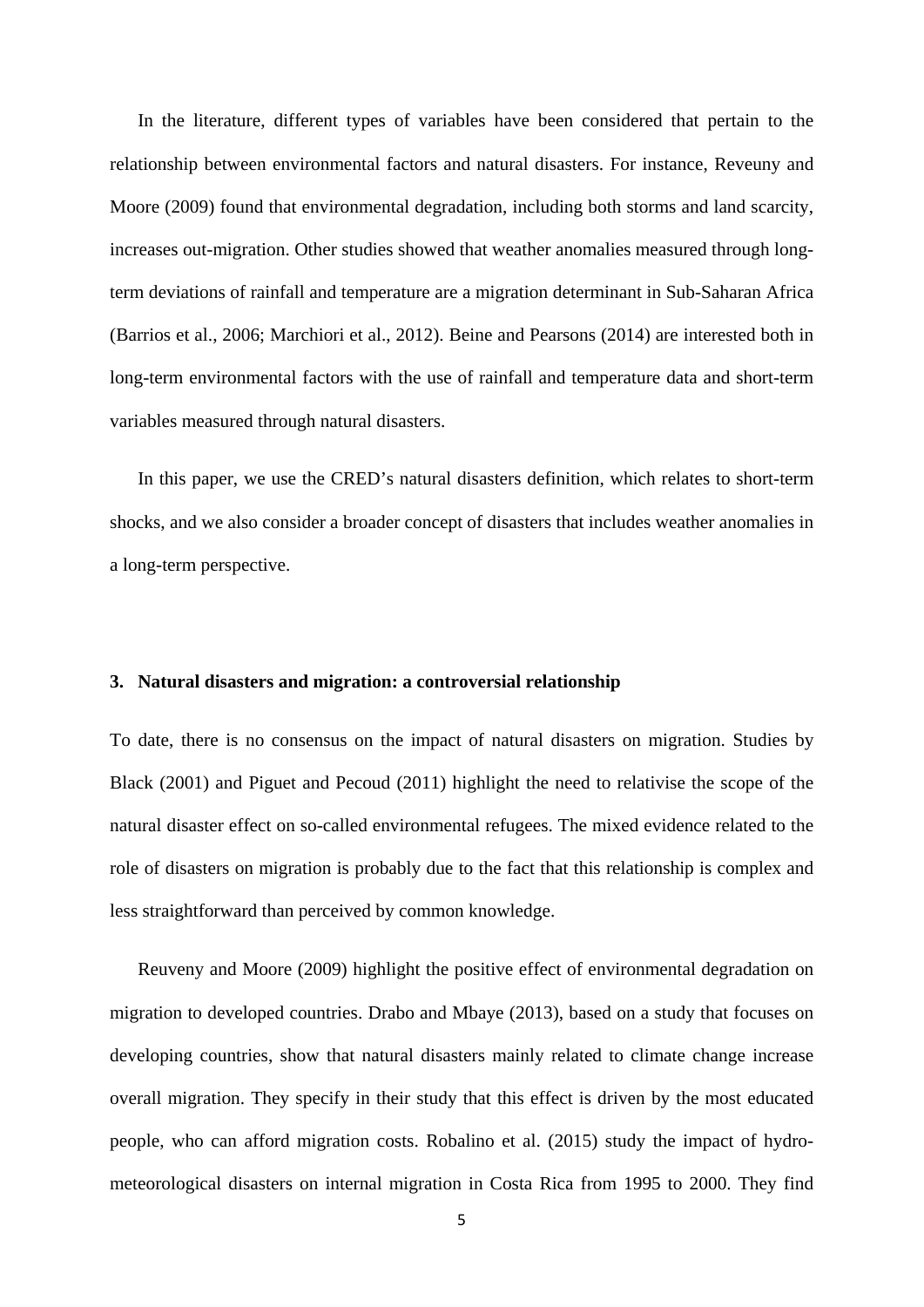that there is a difference in the migratory response depending on the severity of shocks. On average, emergencies increase migration. However, those with the most severe consequences, measured in terms of death people, decrease migration. Gray and Bilsborrow (2013) confirm that climate variability may increase migration but the relationship is complex and presents some non-linearities**.** Using retrospective migration survey and data on topography, climate and weather shocks, they find that negative environmental shocks do not necessarily increase rural outmigration and can even decrease it. While internal migration does not necessarily respond to rainfall shocks, international migration is significantly influenced by environmental shocks.

Some studies find that environmental factors lead to both internal and international migration. This holds true for Marchiori et al. (2012), who find that weather anomalies may cause both internal and international migration in Sub-Saharan Africa. However, other studies show that seasonal and circular migration are more common than international mobility in the case of environmental shocks. Gray (2009) uses empirical evidence from Ecuador and shows that adverse environmental conditions do not necessarily increase out migration but do have an effect on internal migration. This has been confirmed by Beine and Parsons (2014) in a macroeconomic study; however, this internal effect depends on regions. For instance, Barrios et al. (2006) find an increasing effect of climate variables on internal migration only in Sub-Saharan Africa.

On the other hand, Deng (2011) explores the relationship between natural disasters and urban insecurity in China with rural-urban migration as a channel. Using Chinese data from 2002, her findings show that while natural disasters only slightly increase migration, they impact the composition of migrants in a structural way. Natural disasters force rural inhabitants to move while they would have stayed without the occurrence of these shocks.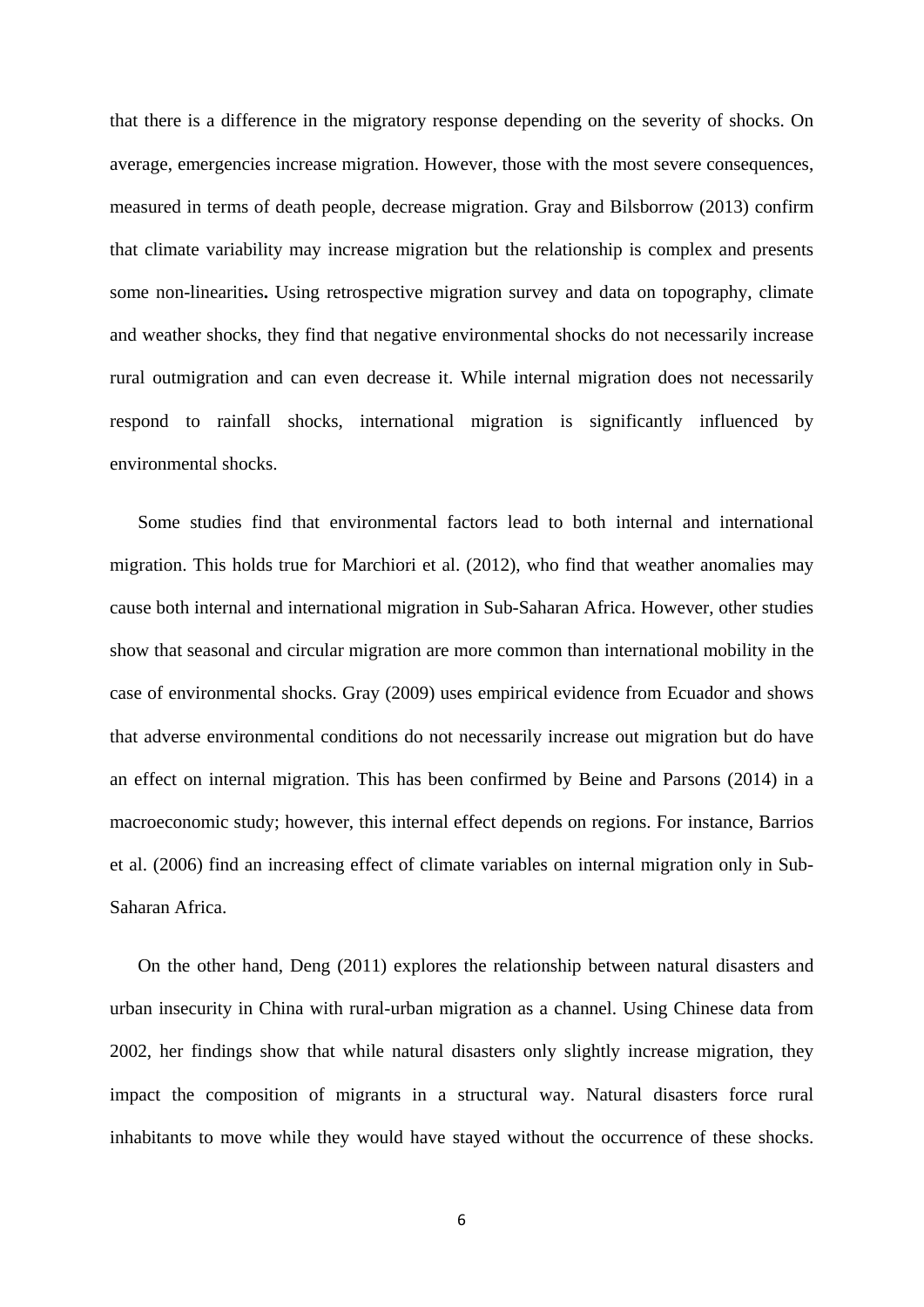Moreover, in terms of wages, they earn less in urban areas than their counterparts, which may lead to an increase of urban insecurity.

Nonetheless, other evidence highlights the fact that long-term migration responds less to natural disasters than short-term migration. Henry et al. (2004) and Findley (1994) show in the case of West Africa (Burkina Faso and Mali, respectively) drought causes temporary and permanent migration to rural areas that have higher levels of rainfall. However, this effect depends on the destination and duration of migration.

Different types of disasters can cause different types of migration. Using multivariate events-history models with panel data from Bangladesh over the period 1994-2010, Gray and Mueller (2012b) show that floods only have marginal effects on migration. However, they mainly affect women and the poorest are not necessarily the most affected. On the other hand, crop failures highly influence migration. Finally, they suggest that natural disasters related to climate do not necessarily have an increasing effect on overall migration but can have a longterm effect on migration of rural populations. According to Koubi et al. (2016), individual perceptions of drought, which can be assimilated to long term environmental event, decrease migration while perceptions of floods, assimilated to sudden environmental event, increase migration.

More generally it is even possible that disasters reduce migration. Halliday (2006) shows that in El Salvador, earthquakes decrease migration prospects by limiting access to savings and credits. The negative effect of disasters on migration is also due to the fact that public investment in affected areas can dampen the effect of self-protection mechanisms such as migration or because labour demand increases in affected areas (Boustan et al., 2012; Henri et al., 2004; Gray and Mueller, 2012a).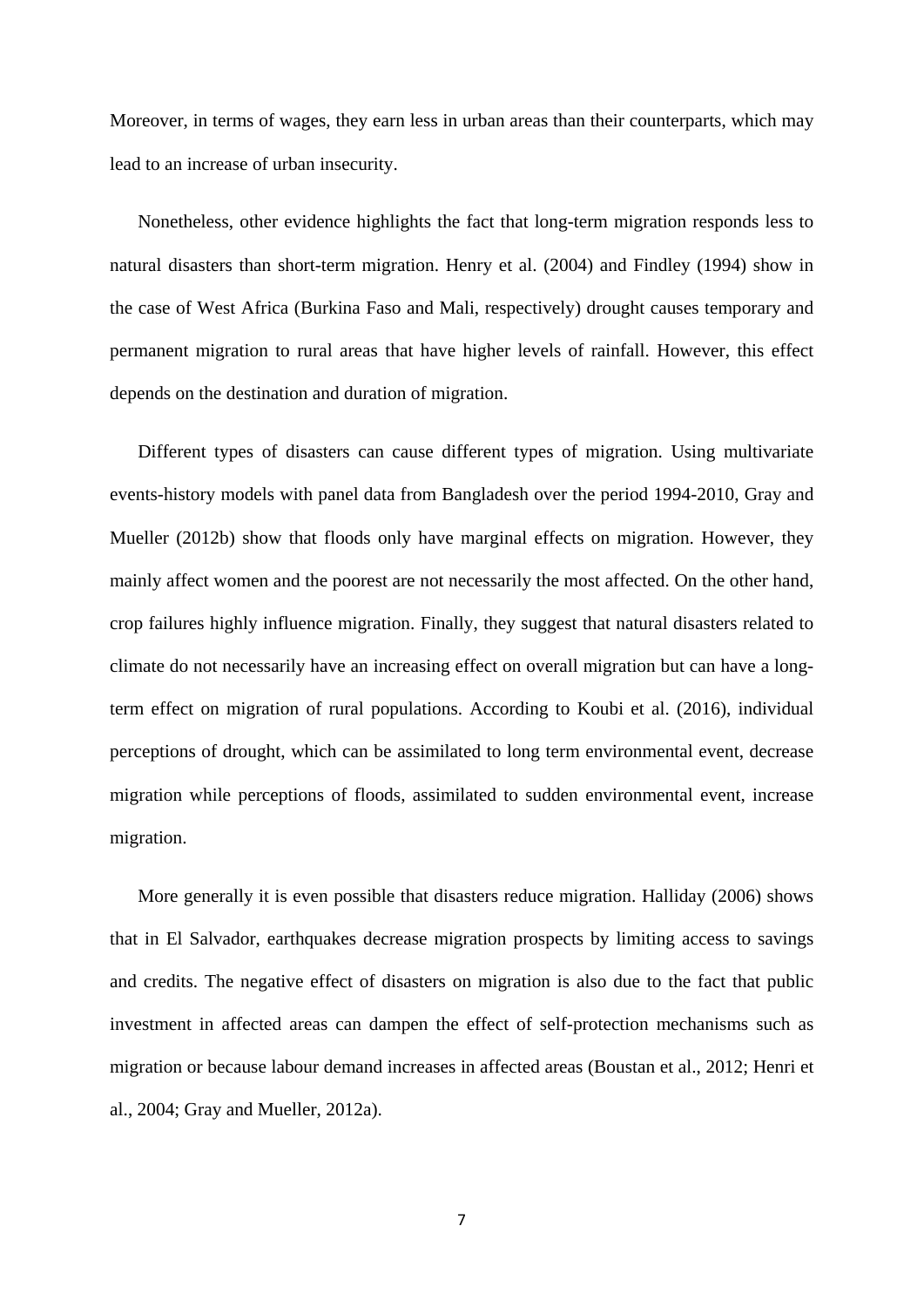#### **4. Indirect effects of disasters on migration: exploring transmission channels**

Migration is a coping mechanism against shocks (Stark and Levhari, 1982; Rosenzweig and Stark, 1989). The New Economics of Labour Migration literature developed the idea of migration as a strategy of risk diversification. More recently, Naudé (2010) and Beine and Parsons (2014) do not find a direct effect of natural disasters on migration but rather an indirect effect. For instance, Naudé (2010) argues that disasters may affect migration from Sub-Saharan Africa by inducing conflicts and negatively affecting Gross Domestic Product (GDP). When disasters increase vulnerability though channels such as agricultural productivity, economic growth, poverty or conflicts, people have to find coping mechanisms and migration is one of them. In this part, we will draw on literature on the impact on disasters on these transmission channels.

#### **4.1 Natural disasters, economic growth and migration**

Felbermayr and Gröschl (2014), with data on physical strength of natural disasters from 1979 to 2010 recorded by geophysicists or meteorologists, find a negative relationship between disasters and real GDP per capita. More precisely, their results show that a disaster in the top one percentile of the disaster index distribution decrease GDP per capita by 6.83% while a disaster in the top 5 percentile disasters decrease GDP per capita by 0.46%. Fomby et al. (2013) use a cross-country panel data of 84 countries including 60 developing countries and 24 developed ones from 1960 to 2007. Their findings show that severe disasters have detrimental effects on growth. However, there are some differences depending on the type of disasters. While droughts have negative impacts on GDP growth, floods have positive effects. Negative impacts of growth appear in the short-term after the occurrence of the shock while the positive effects, if any, appear with some delays. Similar results have also been found previously by Loyza et al (2012).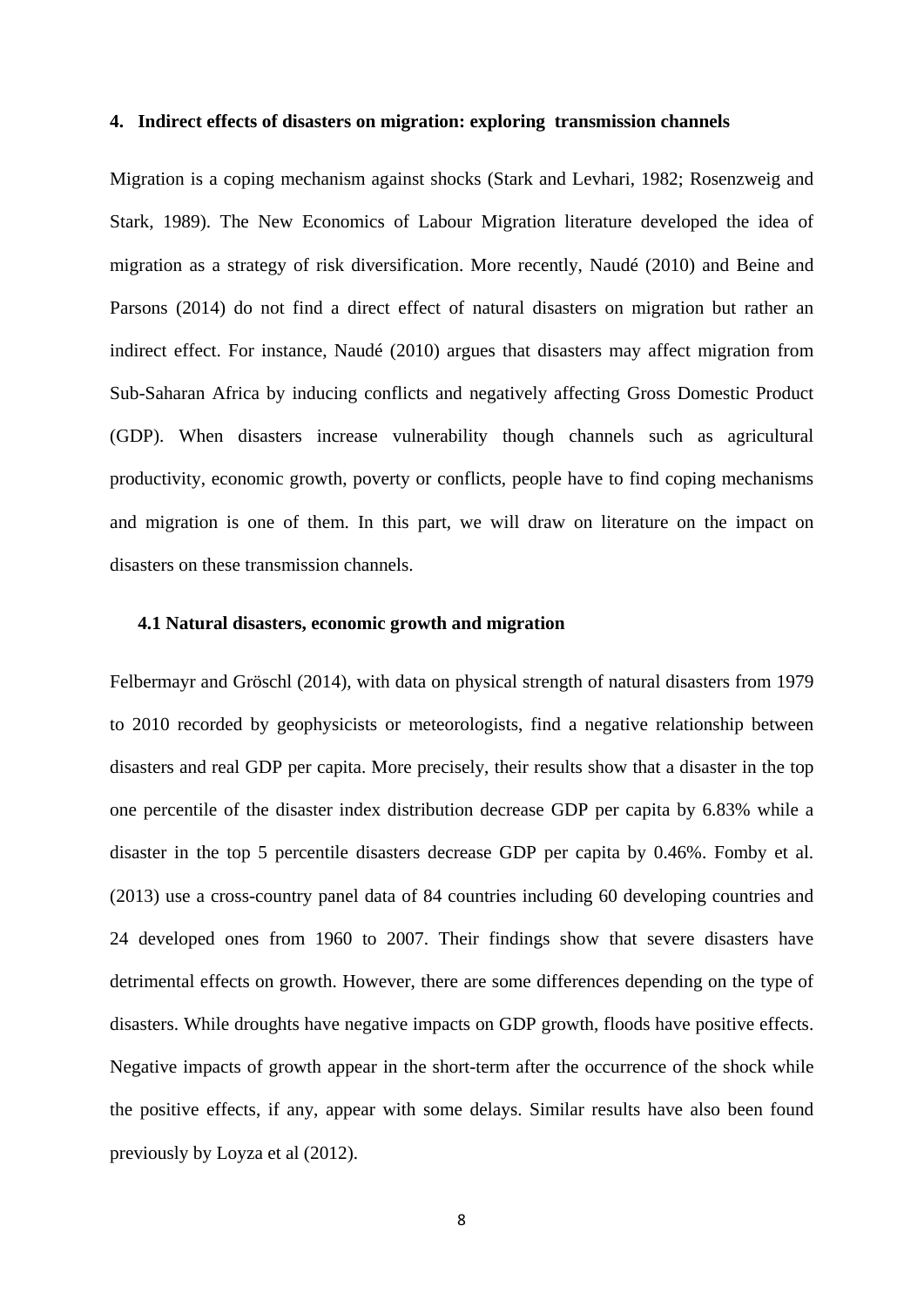The latter also show that there is some heterogeneity in the effects of weather shocks between developing and developed countries with more pronounced effects in the first type of countries**.** This has also been found by other studies in the literature. For instance, Gallup et al. (1999) find that extreme hot weather is correlated with poverty in 1950, and tropical countries are 50% poorer and have a slower growth rate (0.9 percentage points) per year between 1965 and 1990. Nordhaus (2006) shows that geographic factors including weather variables can explain 20% of the difference in income between Africa and industrialise countries. Looking at the link between historical variations in temperatures within countries and economic growth, Dell et al. (2012) find that high temperatures decrease economic growth but only in poor countries. Indeed, a 1°C increase in temperature decreases economic growth in poor countries by 1.39 percentage points. This negative effects of climate shocks is even more important for African and vulnerable countries.

 For a cross-country analysis, Barrios et al. (2010) use panel climatic data, in particular rainfall anomalies and data from 1960 to 1990 of 60 countries including 22 African countries. They find that since the sixties a decrease in rainfall is responsible of the reduction between 15 and 40% of the gap in the African GDP per capita compare to other developing countries. Rasmussen (2004) shows that **t**he cost of natural disasters is higher for small islands which are very vulnerable. Moreover, natural disasters decrease economic output, worsen the external and fiscal balance and increase poverty. In the same line, Noy (2009) found that developing countries and small economies suffer the most in the short-term in terms of adverse macroeconomic consequences of disasters.

#### **4.2 Weather shocks, agricultural productivity and migration**

Natural disasters can affect economic growth through different channels such as labour productivity (Seppanen et al., 2003), industrial outputs (Dell et al., 2012; Hsiang, 2010); health and mortality (Deschênes and Greenstone, 2011; Burgess et al., 2011), but also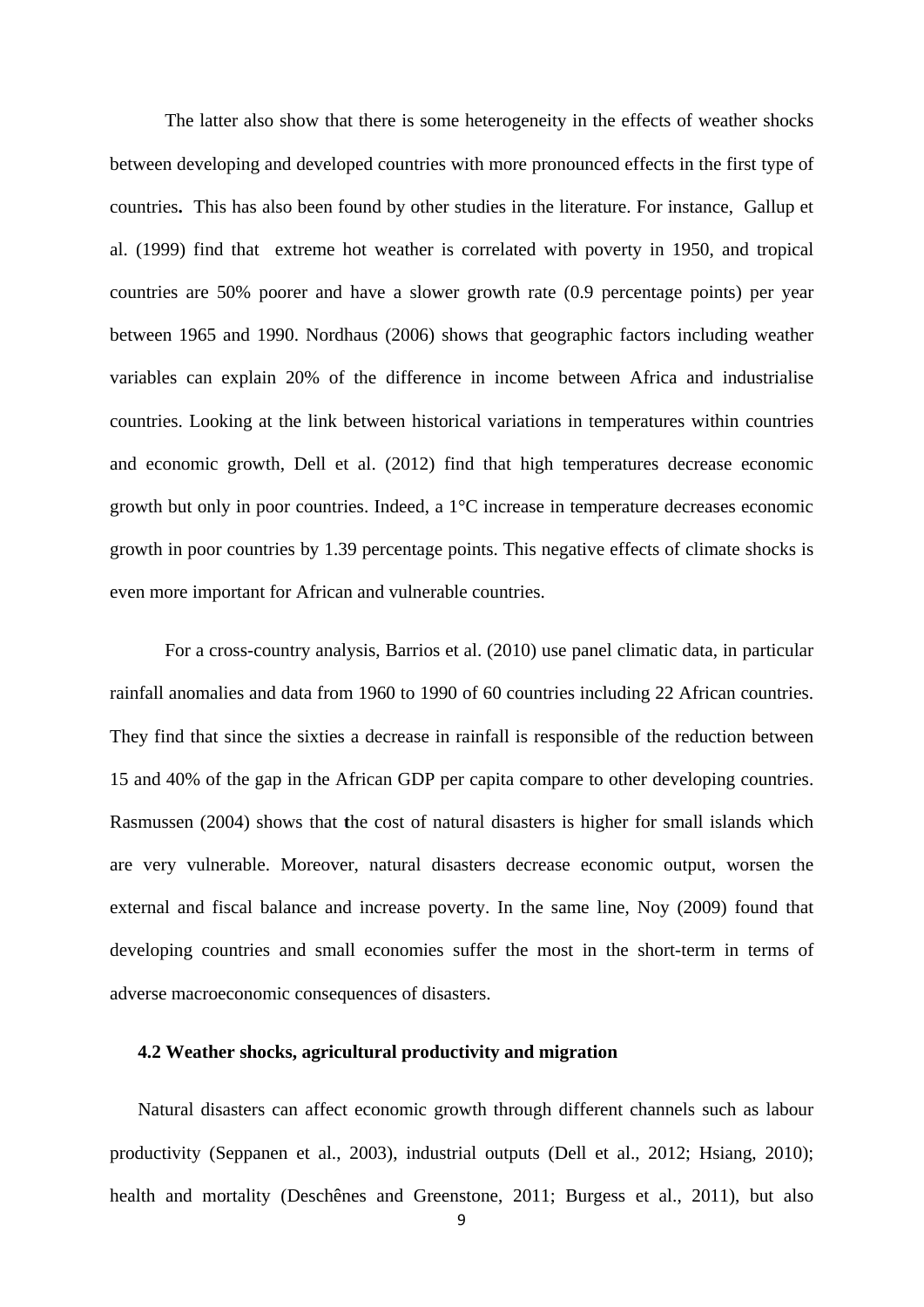education and individual economic performance (Maccini and Yang,  $2009$ ).<sup>1</sup> Among all these factors, the most related to natural disasters is the agricultural productivity. Weather variables can negatively influence agricultural productivity (Schlenker and Lobell, 2010; Yang and Choi, 2007). For instance, Dell et al. (2012) show that an increase of  $1^{\circ}$ C in temperatures decreases growth in agricultural output by 2.66 percentage points in poor countries.

The negative consequence of weather shocks on crop yields can in turn translate into higher migration (e.g. Hornbeck, 2012; Gray and Mueller, 2012b). For instance, rural families who have to deal with agricultural production risks may send a member to migrate to urban areas in order to diversify the household's income sources (Stark and Levhari, 1982). Munshi (2003) showed that a decrease in rainfall in Mexico leads to more emigration to the US. Using country level panel data from 1970 to 2009, Feng et al. (2012) show a negative relationship between countries level outmigration and crop yields in the Corn-Belt in the US. More precisely, they find that a 1 % decline in crop yields due to weather shocks increase the migration of the adult population by 0.17%. Weather induced yield shocks also impact negatively internal migration from the US (Feng et al., 2010).

#### **4.3 Natural disasters, vulnerability and migration**

Vulnerability is another channel closely linked to economic growth which can explain the relationship between natural disasters and migration. Carter et al. (2007) study severe environmental shocks' long-run economic impact in Ethiopia and Honduras. They find that these shocks severely affect the most vulnerable people, who can be caught into poverty traps. Poor households are thus put in a vicious circle. Since they are more vulnerable, they fall into poverty more easily than wealthier households and subsequently, this situation increases their

 $<sup>1</sup>$  Dell et al. (2014) provide a review of the literature on the impact of the variation of temperature, rainfall and</sup> other extreme weather events on economic outcomes such as agricultural and industrial outputs, labor productivity, energy demand, health, conflict and economic growth. They discuss various studies, mainly based on panel estimates, which show that weather conditions have a significant impact on economic outcomes.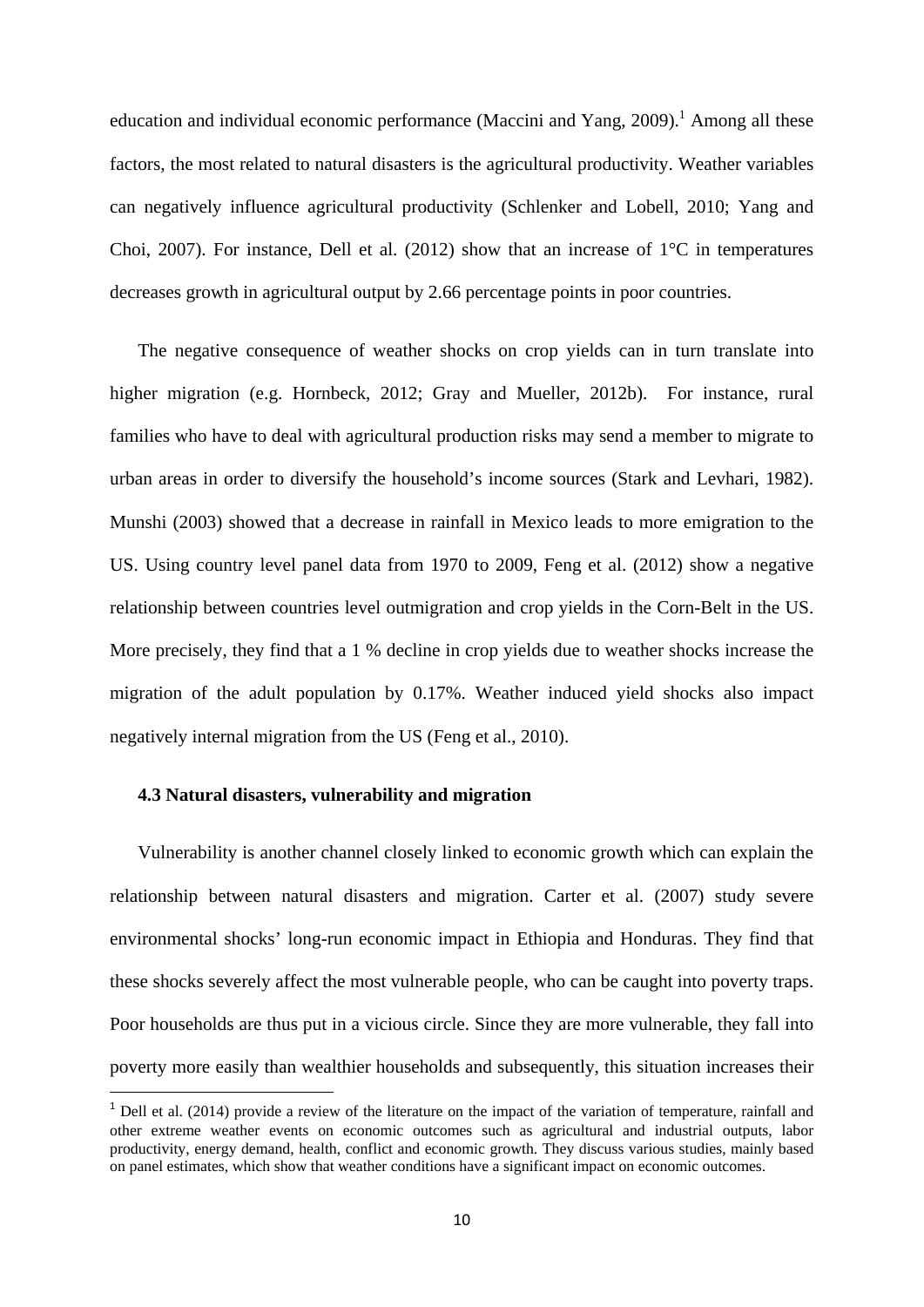vulnerability. The latter affects different groups in different ways. For instance, studies showed that women are more vulnerable to disasters (Enarson, 2000). Neumayer and Plümper (2008) focus on how natural disasters affect the gender gap in life expectancy. From an analysis based on 141 countries over the period 1981 to 2002, they show that natural disasters decrease life expectancy of women compared to men. This effect is persistent with the intensity of the disasters. Put differently, the natural disaster effect on the gender gap life expectancy increases with shock intensity. Countries where women have good socioeconomic status tend to have a lower effect of disasters on the gender gap life expectancy.

Schultz and Elliott (2012) use census and environmental hazards data from the US in the 1990s to show that disasters are positively associated with changes in local population growth and housing. Furthermore, post-disaster recovery can be at the origin of polarisation in the socioeconomic structure of affected areas. Put differently, families at the top of the income distribution would positively benefit from these shocks while there would be no decrease in the number of poor in the communities.

There are other factors beyond vulnerability and inequality which can be considered as transmission channels between shocks and disasters. Arouri et al. (2015) use fixed effects at the commune level to assess the effects of natural disasters on poverty and welfare in rural Vietnam. Considering floods, storms, and droughts, they find that these shocks negatively affect household expenditures and income. However, while these studies suggest that disasters can affect migration through different channels, other studies show that this is not necessary always the case. Gignoux and Menendez (2016) use panel individual level data and study the long term effects of earthquakes in rural Indonesia since 1985. They find some economic losses due to the shocks in the short-term. In the first 2 years after the shock, total expenditure per capita decrease by 10 percentage points compare to the situation before the earthquake. However, in the medium run, meaning between 2 and 5 years after the shock, individuals start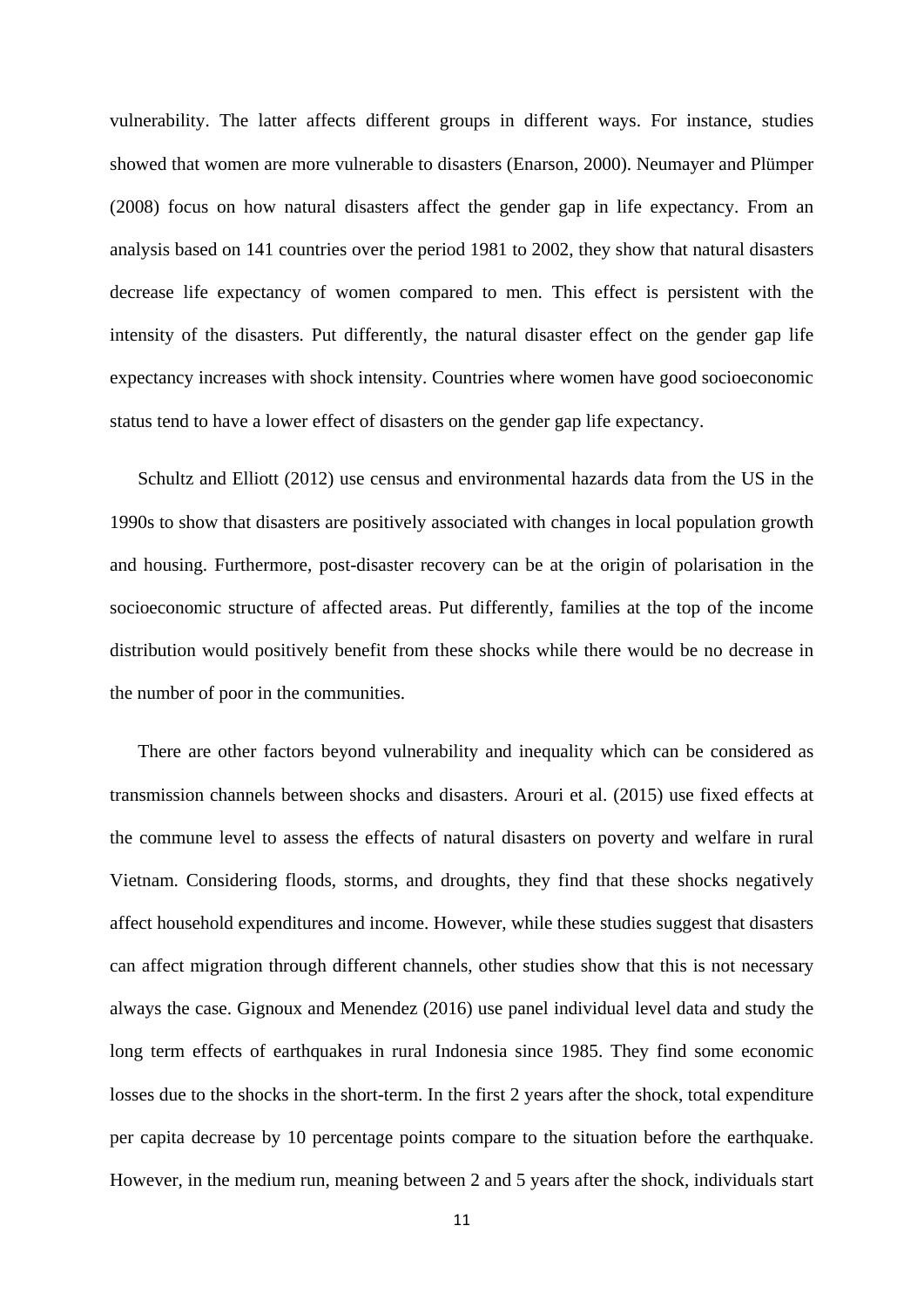recovering and in the long term or 6 to 12 years after the shock, total expenditure per capita are 10% higher than before the shock. These positive effects of the earthquake are mainly due to external aid which allows reconstituting physical assets and investing in public infrastructures. Gignoux and Menendez (2016) do no find any large population movement or reallocation of labour across sectors.

#### **4.4 Natural disasters, conflict and migration**

Natural disasters can induce some income shocks which will trigger conflict and then migration. For instance, Ghimire et al. (2015) compiled historical data on civil conflicts, large floods and displacement from 126 countries over the period 1985 to 2009. They show that while migration due to large floods is not at the origin of new conflicts, it can exacerbate existing conflicts, above all in developing countries, although this effect does not last overtime. According to Reuveny (2007), climate induced migration can lead to conflict in receiving areas. Subsequently, we are drawing literature on the link between natural disasters and conflicts.

Miguel et al. (2004) use rainfall variation as instrumental variable for economic growth in 41 African countries between 1981 and 1999. Controlling for country fixed effects, they found that a negative growth shock of 5 percentage points increase the likelihood of civil conflict by one-half in the following year. Moreover in the reduced-form, they show that the higher is the level of rainfall, the lower will be the likelihood of civil conflict in Africa. In the same vain, Miguel (2005) uses rainfall data from 67 villages in Tanzania for 11 years (1992- 2002) and shows that extreme rainfall variation measuring income shocks is at the origin of violence and crime such as the murder of elderly women accused of witchcraft by their relatives.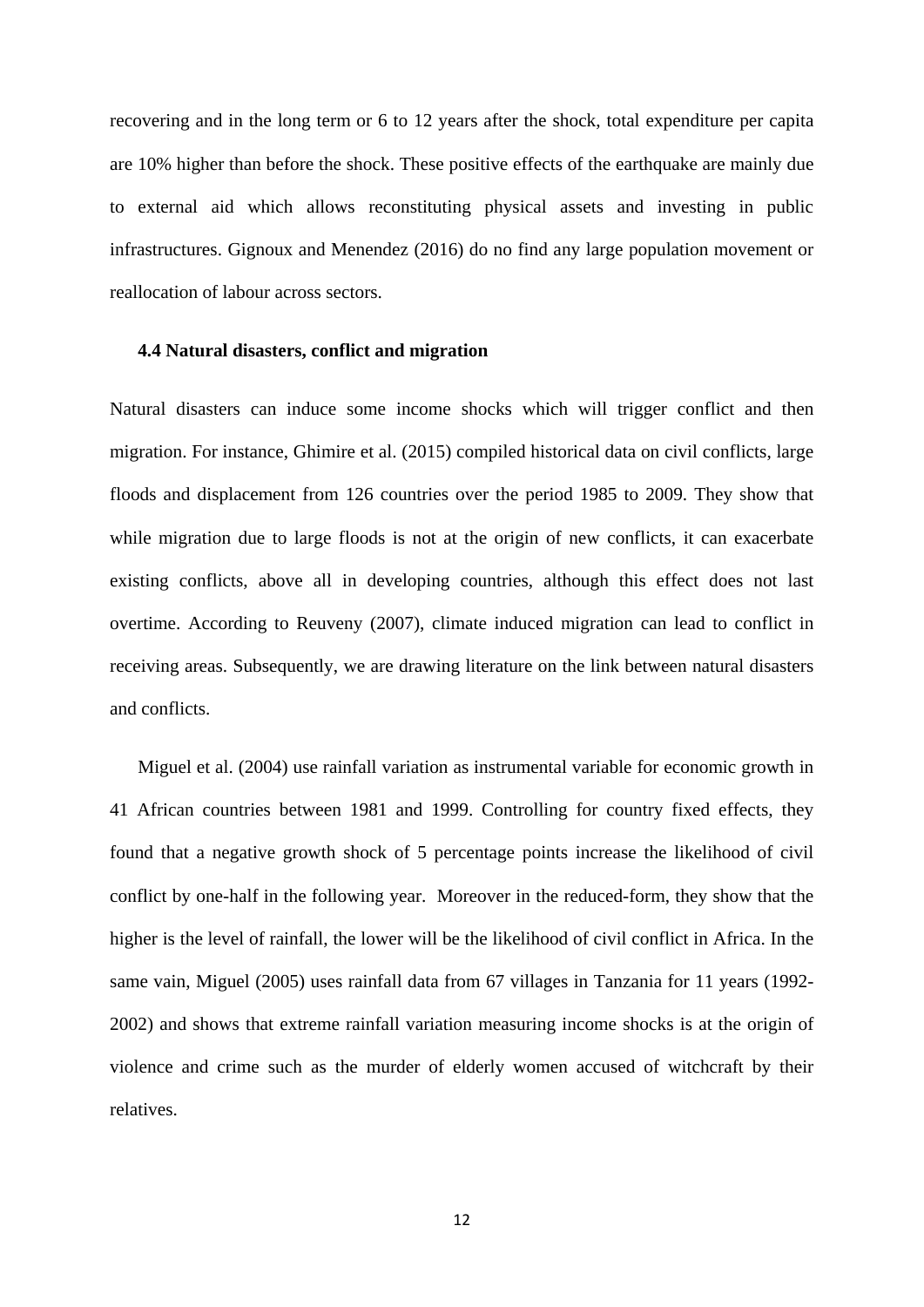Dell et al. (2012) found that high temperatures are associated with political instability and conflicts in poor countries. More precisely, a 1°C rise in temperature increase the likelihood of having a leader transition by 3.1 percentage points, in particular, through coups. Hsiang et al. (2013) use quantitative findings from 10,000 years BC to now, across the world and across disciplines to show that rainfall and temperatures variations have substantial effect on different conflict outcomes. More precisely, they found that one standard deviation change in extreme weather increase the frequency of interpersonal violence by 4% and intergroup conflict by 14%.

#### **5. Consequences of migration decisions following disasters: the role of remittances**

In this part, we draw on the literature that assesses how migration can reduce the adverse effects of environmental disasters, particularly through remittances. Remittances are critical in dealing with natural disasters, both during the disaster and in the aftermath (Fagen, 2006). Indeed, compared to non-recipients, remittance receivers show decreased vulnerability to disasters and have better opportunities to deal with them (Savage and Suleri, 2006). Amuedo-Dorantes et al. (2011) are interested in the impact of natural disasters, foreign development aid and real exchange rates on remittances in the context of Small Islands Developing States. Using Panel VAR methods to deal with endogeneity issues, they found that both remittances inflows and foreign aid are positively responsive to natural disasters. Migrants clearly show altruistic behaviour when their left-behind relatives have to deal with adverse negative shocks. At the same time, they show that remittances tend be substitutable to other inflows such as foreign aid.

In another study, Mohapatra et al. (2012) look at remittances in the aftermath of natural disasters such as floods, earthquakes and droughts. They are also interested in examining if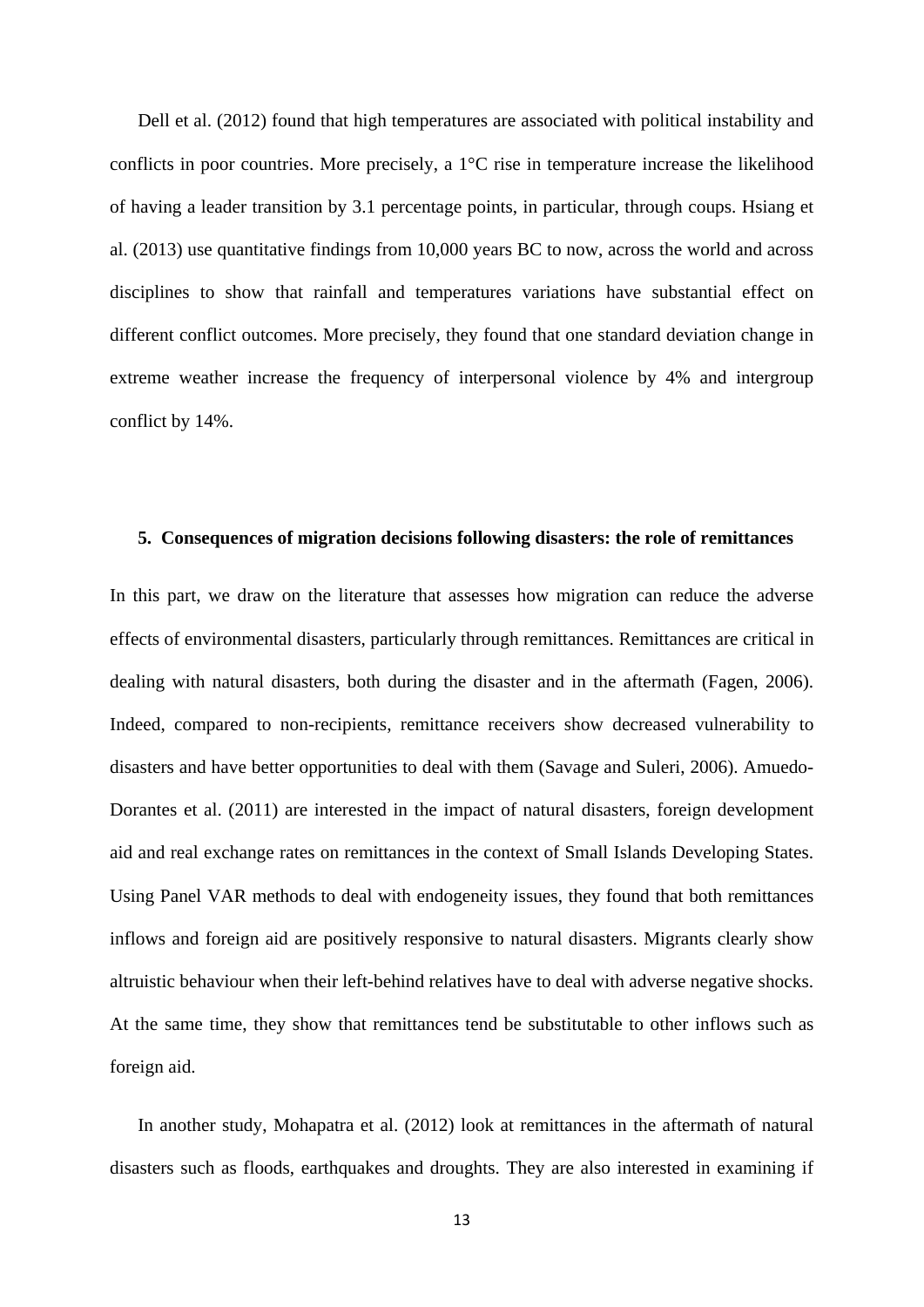remittances help to prepare for future disasters. Using both macro and microeconomic analysis, they show that remittances are positively correlated with natural disasters in origin countries that have a high share of migrants relative to the total population. This positive effect of remittances is demonstrated in the ex-ante preparation of natural disasters, particularly from high-income countries since they are much larger amounts compared to internal migration transfer flows. Remittances also positively benefit households in responding to adverse environmental shocks. More specifically, evidence from Burkina Faso and Ghana show that those receiving remittance from OECD countries have better coping strategies for natural disasters because migrants' transfers provide them with opportunities to live in concrete houses and have easier access to means of communication. In Ethiopia, international remittance receivers can rely more on inflows than on household assets to insure food security in the case of shocks. Finally, the example of Bangladesh shows that in the aftermath of a flood in 1998, per capita household consumption was higher for remittance receivers.

Although natural disasters are cited among the determinants of remittances volatility (Jackman, 2013), in addition to the study of Mohapatra et al. (2012), other analyses show that remittances help dampen environmental disasters' negative effects. For instance, Arouri et al. (2015) found that internal remittances help to make households more resilient to natural disasters. Yang and Choi (2007) use rainfall shocks as instrumental variables to assess the relationship between remittances and income variations in the Philippines. They find that international remittances fulfil an insurance role during income shocks, with the replacement rate almost equal to 100%. Similarly, Yang (2008) shows that hurricanes increase the remittances in poor countries. Finally, from a sample of 113 developing countries over the period 1980 to 2007, Combes and Ebeke (2013) find that while natural disasters increase output growth volatility, remittances attenuated disasters' marginal destabilising impact.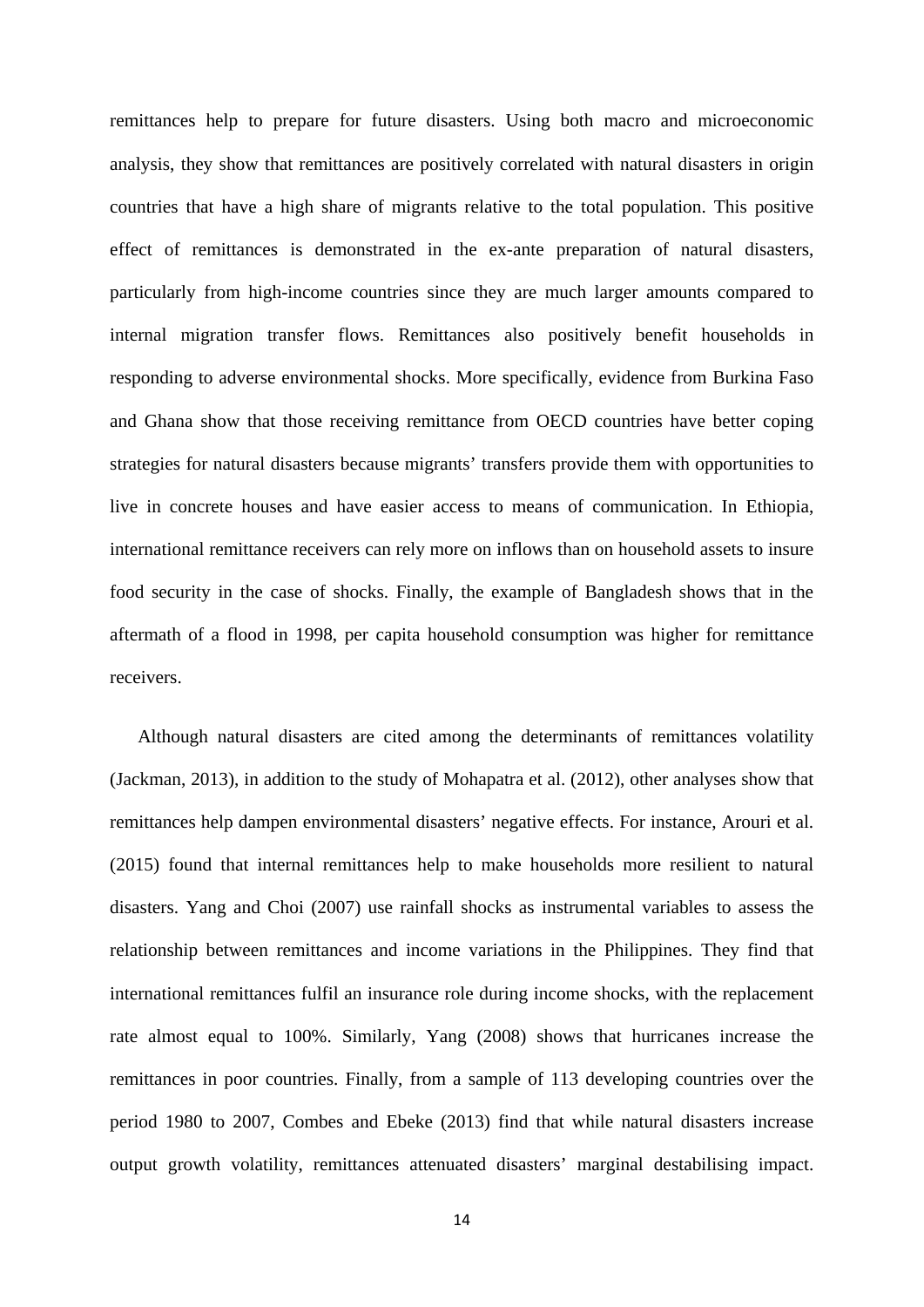However, this effect is not linear. For remittances rationed between 8 and 17% of GDP, the dampening effect of migrants' transfers is maximised. However in this same interval, remittances increase the instability due to disasters.

#### **6. Concluding remarks**

Both developing and developed countries have to deal with natural disasters. Migration plays an insurance role when households face adverse shocks. Moreover, due to remittances, migration helps those left-behind to cope with disasters.

The overview of the literature allows to understand why the relationship between natural disasters and migration is so controversial and why a consensus is so difficult to find in the literature. Indeed, while some studies find that natural disasters increase migration, others find that they decrease it or do not even have any impact on migration. One explanation is that it has been found that the effect of natural disasters on migration depends on the type of disaster and the effects need to be explored through a short- or long-term perspective. This illustrates the complexity of this relationship. More events have to be studied to obtain stable insights.

The variation of findings consequently raises various questions. The first one relates to the engagement of governments and public services in their work to assist people facing adverse environmental shocks. Indeed, if people only rely on migrants to help them to deal with shocks, what about those who do not have migrants in their households? This raises some important equity issues. The more vulnerable probably have fewer migrants in their households and thus are more exposed during shocks. This raises the issue to what extent public support and the use of private funds generated by migrants need to be coordinated.

The second issue is related to the research perspective. There is a need to better identify who exactly migrates when environmental disasters occur. It is also important to know whether remittances are sufficient enough to deal with shocks in the long term. Furthermore,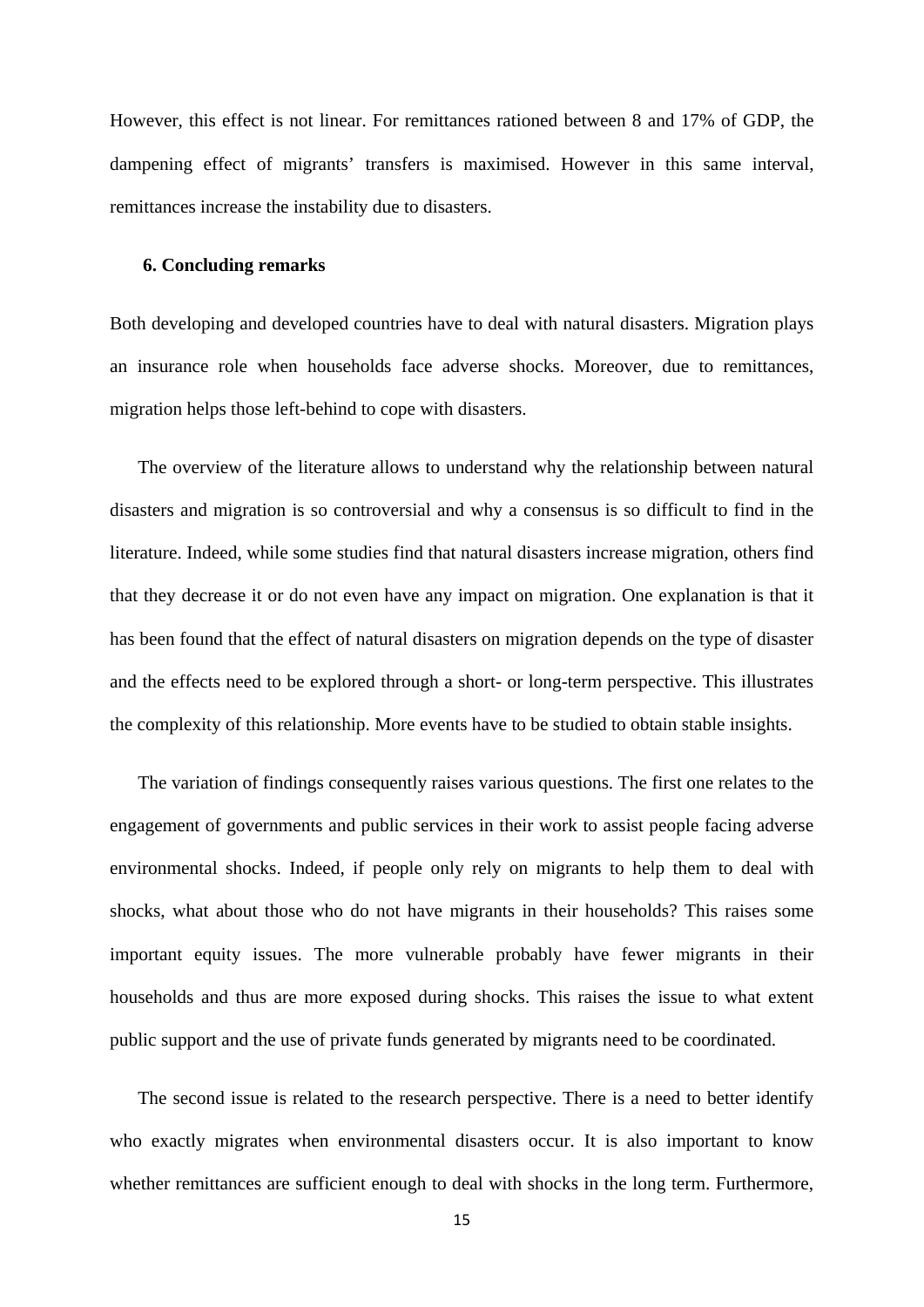as shown in the paper, natural disasters can affect migration through different channels such as economic growth, agricultural productivity or conflict. It would be important to have more research on how post disaster interventions to mitigate negative effects of shocks on these outcomes can affect migration flows. This opens various future avenues for research related to natural disasters and migration.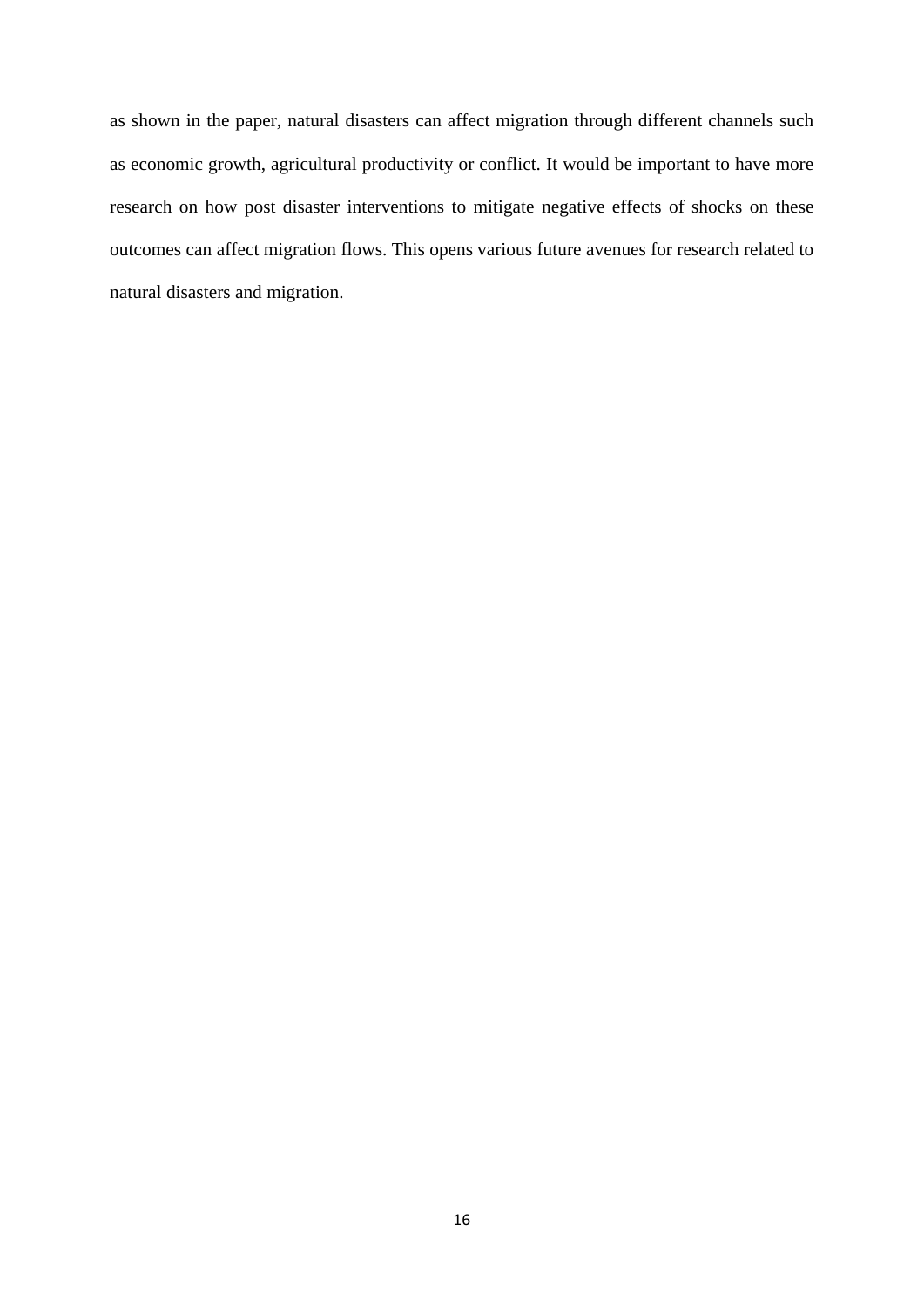### **References**

Amuedo-Dorantes, C.; Pozo, S. & Vargas-Silva, C. (2010), 'Remittances in Small Island Developing States', *The Journal of Development Studies* **46**(5), 941-960.

Arouri, M.; Nguyen, C. & Youssef, A. B. (2015), 'Natural Disasters, Household Welfare, and Resilience: Evidence from Rural Vietnam', *World Development* **70**, 59-77.

Barrios, S.; Bertinelli, L. & Strobl, E. (2010), 'Trends in rainfall and economic growth in Africa: A neglected cause of the African growth tragedy', *The Review of Economics and Statistics* **92**(2), 350-366.

Beine, M. & Parsons, C. (2015), 'Climatic factors as determinants of International Migration', *The Scandinavian Journal of Economics* **117**(2), 723--767.

Belasen, A. R. & Polachek, S. W. (2013), *Natural disasters and migration*, in: A. F. Constant and K. F. Zimmermann (Eds.), International Handbook on the Economics of Migration. Edward Elgar Publishing, Inc., Cheltenham, UK. 309 - 330.

Black, R. (2001), *Environmental refugees: myth or reality?*, Working Paper No. . 34, UNHCR.

Boustan, L. P.; Kahn, M. E. & Rhode, P. W. (2012), 'Moving to higher ground: migration response to natural disasters in the early twentieth century', *The American Economic Review*, 102(3): 238-244.

Burgess, R.; Deschenes, O.; Donaldson, D. & Greenstone, M. (2011), 'Weather and death in India', *Cambridge, United States: Massachusetts Institute of Technology, Department of Economics. Manuscript*.

Combes, J.-L. & Ebeke, C. (2011), 'Remittances and Household Consumption Instability in Developing Countries', *World Development* **39**(7), 1076-1089.

Dell, M.; Jones, B. F. & Olken, B. A. (2012), 'Temperature shocks and economic growth: Evidence from the last half century', *American Economic Journal: Macroeconomics*, 4 (3): 66-95.

Dell, M.; Jones, B. F. & Olken, B. A. (2014), 'What do we learn from the weather? The new climate-economy literature', *Journal of Economic Literature* **52**(3), 740-798.

Deng, Q. (2011), 'Natural disasters, migration and urban insecurity in China', mimeo, Chinese Academy of Social Sciences.

Deschênes, O. & Greenstone, M. (2011), 'Climate Change, Mortality, and Adaptation: Evidence from Annual Fluctuations in Weather in the US', *American Economic Journal: Applied Economics* **3**(4), 152-85.

Drabo, A. & Mbaye, L. M. (2013), 'Natural disasters, migration and education: an empirical analysis in developing countries', *Environment and Development Economics*, 1--30.

Enarson, E. P. (2000), *Gender and natural disasters*, ILO Geneva.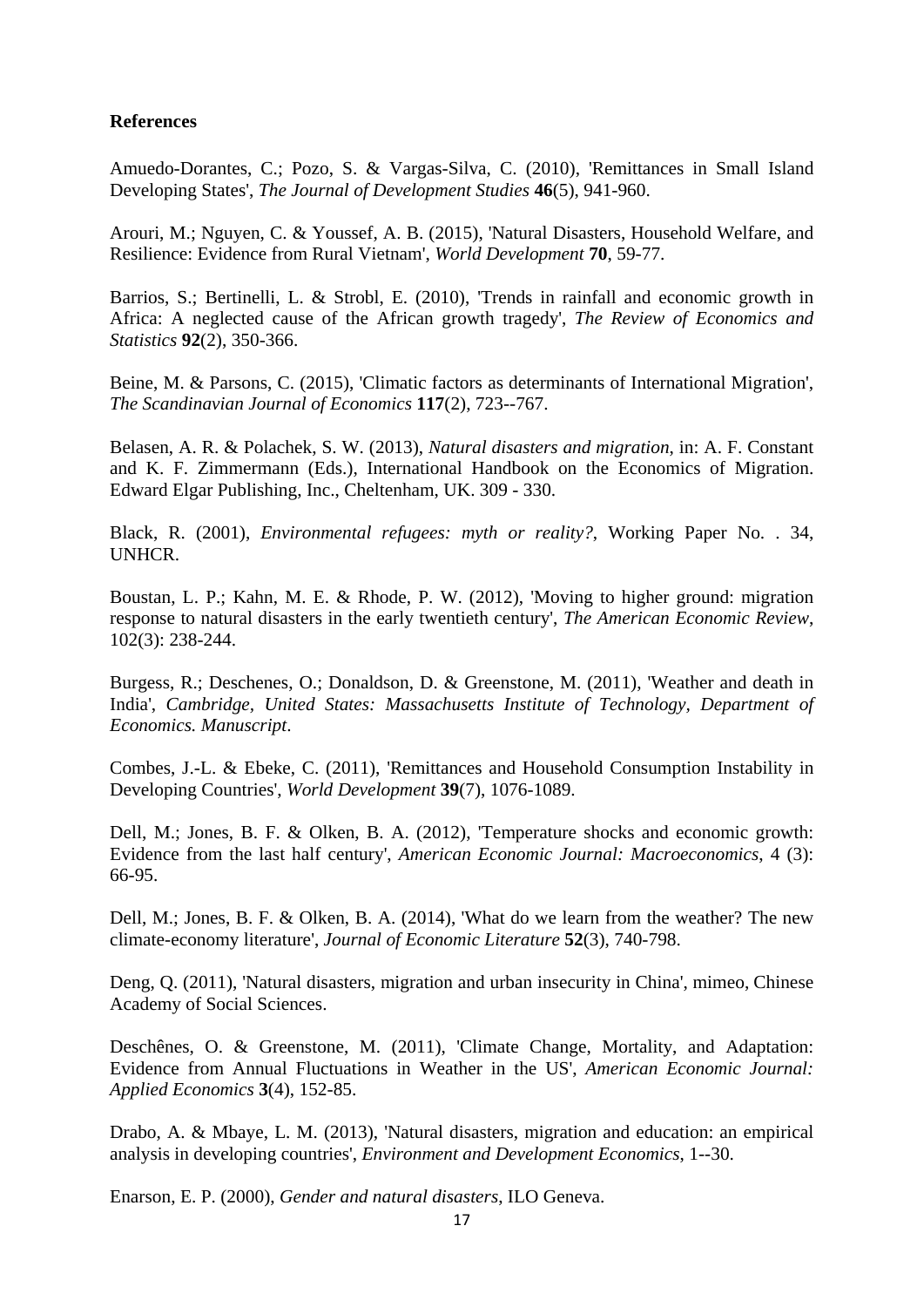Fagen, P. W. (2006), 'Remittances in conflict and crises: How remittances sustain livelihoods in war, crises and transitions to peace', Policy Paper International Peace Academy.

Felbermayr, G. & Gröschl, J. (2014), 'Naturally negative: The growth effects of natural disasters', *Journal of Development Economics* 111, 92 - 106.

Feng, S.; Krueger, A. B. & Oppenheimer, M. (2010), 'Linkages among climate change, crop yields and Mexico–US cross-border migration', *Proceedings of the National Academy of Sciences* **107**(32), 14257--14262.

Feng, S.; Oppenheimer, M. & Schlenker, W. (2012), 'Climate Change, Crop Yields, and Internal Migration in the United States'(17734), Technical report, National Bureau of Economic Research.

Findley, S. E. (1994), 'Does Drought Increase Migration? A Study of Migration from Rural Mali during the 1983-1985 Drought', *International Migration Review* **28**(3), pp. 539-553.

Fomby, T.; Ikeda, Y. & Loayza, N. V. (2013), 'The growth aftermath of natural disasters', *Journal of Applied Econometrics* **28**(3), 412-434.

Gallup, J. L.; Sachs, J. D. & Mellinger, A. D. (1999), 'Geography and economic development', *International Regional Science Review* **22**(2), 179-232.

Ghimire, R.; Ferreira, S. & Dorfman, J. H. (2015), 'Flood-induced displacement and civil conflict', *World Development* **66**, 614--628.

Guha-Sapir D, Hoyois Ph. , Below. R. (2015) *Annual Disaster Statistical Review 2014: The Numbers and Trends*. Brussels: CRED."

Gignoux, J. & Menéndez, M. (2016), 'Benefit in the wake of disaster: Long-run effects of earthquakes on welfare in rural Indonesia', *Journal of Development Economics* **118**, 26-44.

Gray, C. & Bilsborrow, R. (2013), 'Environmental Influences on Human Migration in Rural Ecuador', *Demography* **50**(4), 1217-1241.

Gray, C. & Mueller, V. (2012a), 'Drought and Population Mobility in Rural Ethiopia', *World Development* **40**(1), 134 - 145.

Gray, C. L. & Mueller, V. (2012), 'Natural disasters and population mobility in Bangladesh', *Proceedings of the National Academy of Sciences* **109**(16), 6000-6005.

Gray, C. L. (2009), 'Environment, land, and rural out-migration in the southern Ecuadorian Andes', *World Development* **37**(2), 457--468.

Guha-Sapir, D.; Hoyois, P. & Below, R. (2013), *Annual Disaster Statistical Review 2012: The Numbers and Trends*. CRED, Université Catholique de Louvain, Brussels.

Gutmann, M. P. & Field, V. (2010), 'Katrina in historical context: Environment and migration in the US', *Population and Environment* **31**(1-3), 3--19.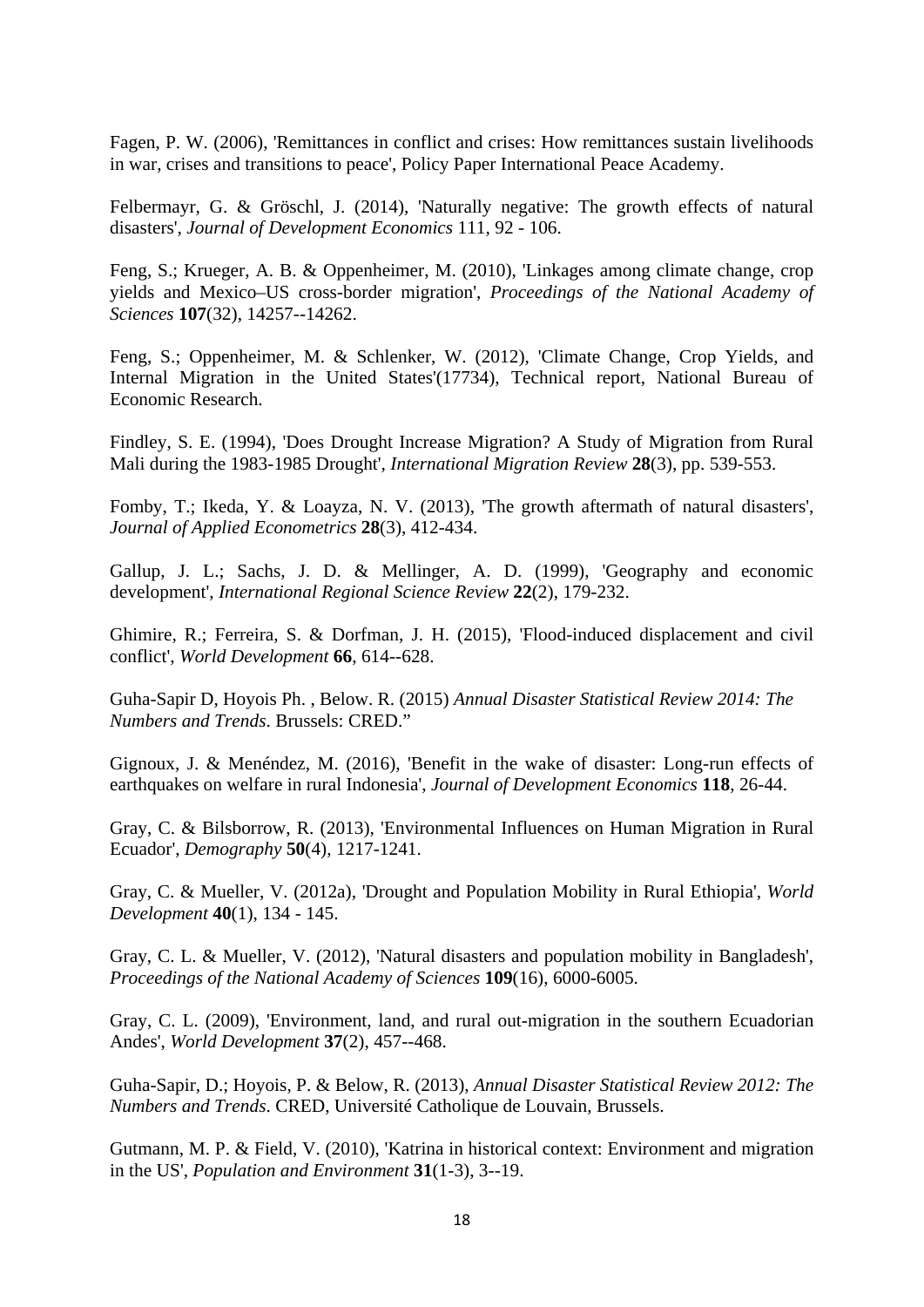Halliday, T. (2006), 'Migration, Risk, and Liquidity Constraints in El Salvador', *Economic Development and Cultural Change* **54**(4), pp. 893-925.

Henry, S.; Schoumaker, B. & Beauchemin, C. (2004), 'The impact of rainfall on the first outmigration: A multi-level event-history analysis in Burkina Faso', *Population and Environment* **25**(5), 423--460.

Hornbeck, R. (2012), 'The Enduring Impact of the American Dust Bowl: Short- and Long-Run Adjustments to Environmental Catastrophe', *American Economic Review* **102**(4), 1477- 1507.

Hsiang, S. M. (2010), 'Temperatures and cyclones strongly associated with economic production in the Caribbean and Central America', *Proceedings of the National Academy of Sciences* **107**(35), 15367-15372.

Hsiang, S. M.; Burke, M. & Miguel, E. (2013), 'Quantifying the influence of climate on human conflict', *Science* **341**(6151), 1235367.

Jackman, M. (2013), 'Macroeconomic Determinants of Remittance Volatility: An Empirical Test', *International Migration* **51**(s1), e36--e52.

Koubi, V.; Spilker, G.; Schaffer, L. & Bernauer, T. (2016), 'Environmental Stressors and Migration: Evidence from Vietnam', *World Development* **79**, 197-210.

Loayza, N. V.; Olaberria, E.; Rigolini, J. & Christiaensen, L. (2012), 'Natural disasters and growth: Going beyond the averages', *World Development* **40**(7), 1317-1336.

Maccini, S. & Yang, D. (2009), 'Under the Weather: Health, Schooling, and Economic Consequences of Early-Life Rainfall', *American Economic Review* **99**(3), 1006-26.

Marchiori, L.; Maystadt, J.-F. & Schumacher, I. (2012), 'The impact of weather anomalies on migration in sub-Saharan Africa', *Journal of Environmental Economics and Management* **63**(3), 355-374.

Miguel, E. (2005), 'Poverty and wFuritch killing', *The Review of Economic Studies* **72**(4), 1153-1172.

Miguel, E.; Satyanath, S. & Sergenti, E. (2004), 'Economic shocks and civil conflict: An instrumental variables approach', *Journal of Political Economy* **112**(4), 725-753.

Mohapatra, S.; Joseph, G. & Ratha, D. (2012), 'Remittances and natural disasters: ex-post response and contribution to ex-ante preparedness', *Environment, Development and Sustainability* **14**(3), 365--387.

Munshi, K. (2003), 'Networks In The Modern Economy: Mexican Migrants In The U.S. Labor Market', *The Quarterly Journal of Economics* **118**(2), 549-599.

Naudé, W. (2010), 'The Determinants of Migration from Sub-Saharan African Countriessuper- †', *Journal of African Economies* **19**(3), 330-356.

Neumayer, E. & Plümper, T. (2007), 'The gendered nature of natural disasters: The impact of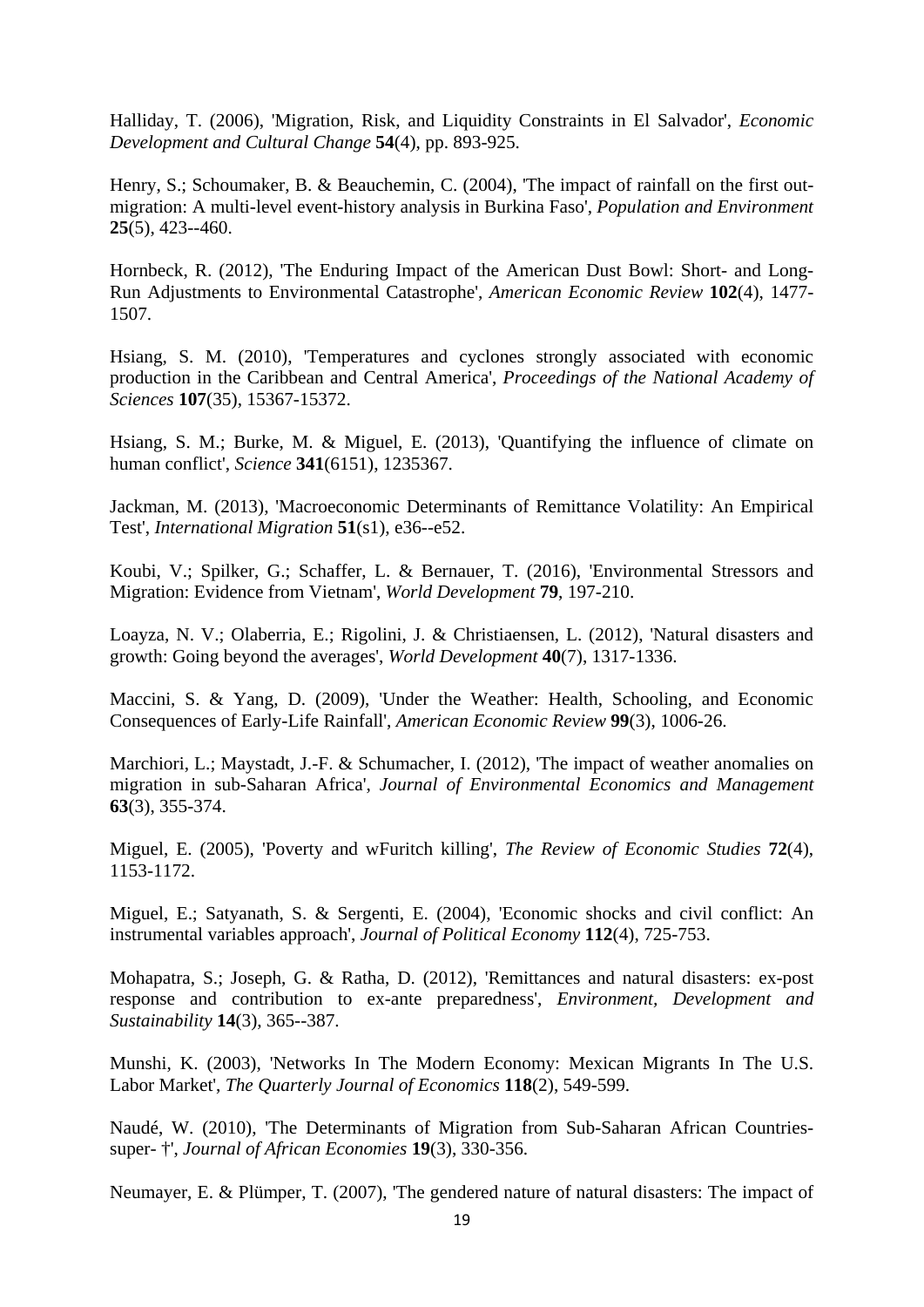catastrophic events on the gender gap in life expectancy, 1981–2002', *Annals of the Association of American Geographers* **97**(3), 551--566.

Nordhaus, W. D. (2006), 'Geography and macroeconomics: New data and new findings', *Proceedings of the National Academy of Sciences of the United States of America* **103**(10), 3510--3517.

Noy, I. (2009), The macroeconomic consequences of disasters, *Journal of Development Economics*, *88*(2), 221-231.

Piguet, E. & Pecoud, A. (2011), *Migration and climate change*, Cambridge University Press.

Rasmussen, T. N. (2004), 'Macroeconomic implications of natural disasters in the Caribbean. IMF working paper WP/04/224' .

Reuveny, R. (2007), 'Climate change-induced migration and violent conflict', *Political Geography* **26**(6), 656 - 673.

Reuveny, R. & Moore, W. H. (2009), 'Does Environmental Degradation Influence Migration? Emigration to Developed Countries in the Late 1980s and 1990s\*', *Social Science Quarterly* **90**(3), 461-479.

Robalino, J.; Jimenez, J. & Chacón, A. (2015), 'The Effect of Hydro-Meteorological Emergencies on Internal Migration', *World Development* **67**(C), 438-448.

Rosenzweig, M. R. & Stark, O. (1989), 'Consumption smoothing, migration, and marriage: Evidence from rural India', *The Journal of Political Economy*, 905--926.

Savage, K. & Suleri, A. (2006), 'Remittances in Crises: A Case Study from Pakistan', *Overseas Development Institute (ODI)*.

Schlenker, W. & Lobell, D. B. (2010), 'Robust negative impacts of climate change on African agriculture', *Environmental Research Letters* **5**(1), 014010.

Schultz, J. & Elliott, J. R. (2013), 'Natural disasters and local demographic change in the United States', *Population and Environment* **34**(3), 293--312.

Seppanen, O.; Fisk, W. J. & Faulkner, D. (2003), 'Cost benefit analysis of the night-time ventilative cooling in office building', *Lawrence Berkeley National Laboratory*.

Stark, O. & Levhari, D. (1982), 'On migration and risk in LDCs', *Economic Development and Cultural Change*, 191--196.

Vigdor, J. (2008), 'The economic aftermath of Hurricane Katrina', *The Journal of Economic Perspectives* **22**(4), 135--154.

Yang, D. & Choi, H. (2007), 'Are Remittances Insurance? Evidence from Rainfall Shocks in the Philippines', *World Bank Economic Review* **21**(2), 219-248.

Yang, D. (2008), 'Coping with Disaster: The Impact of Hurricanes on International Financial Flows, 1970-2002', *The B.E. Journal of Economic Analysis & Policy* **8**(1), 13.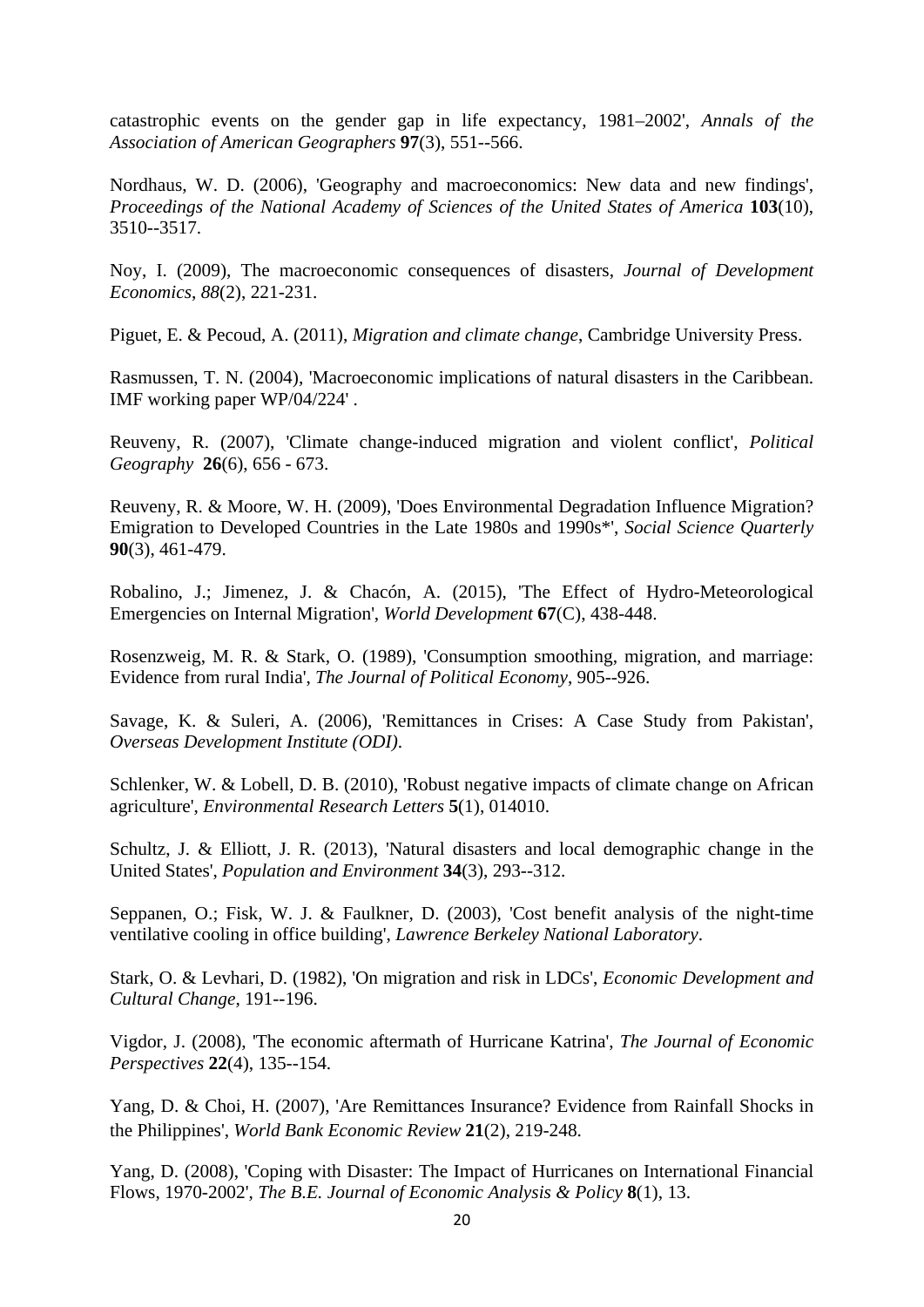

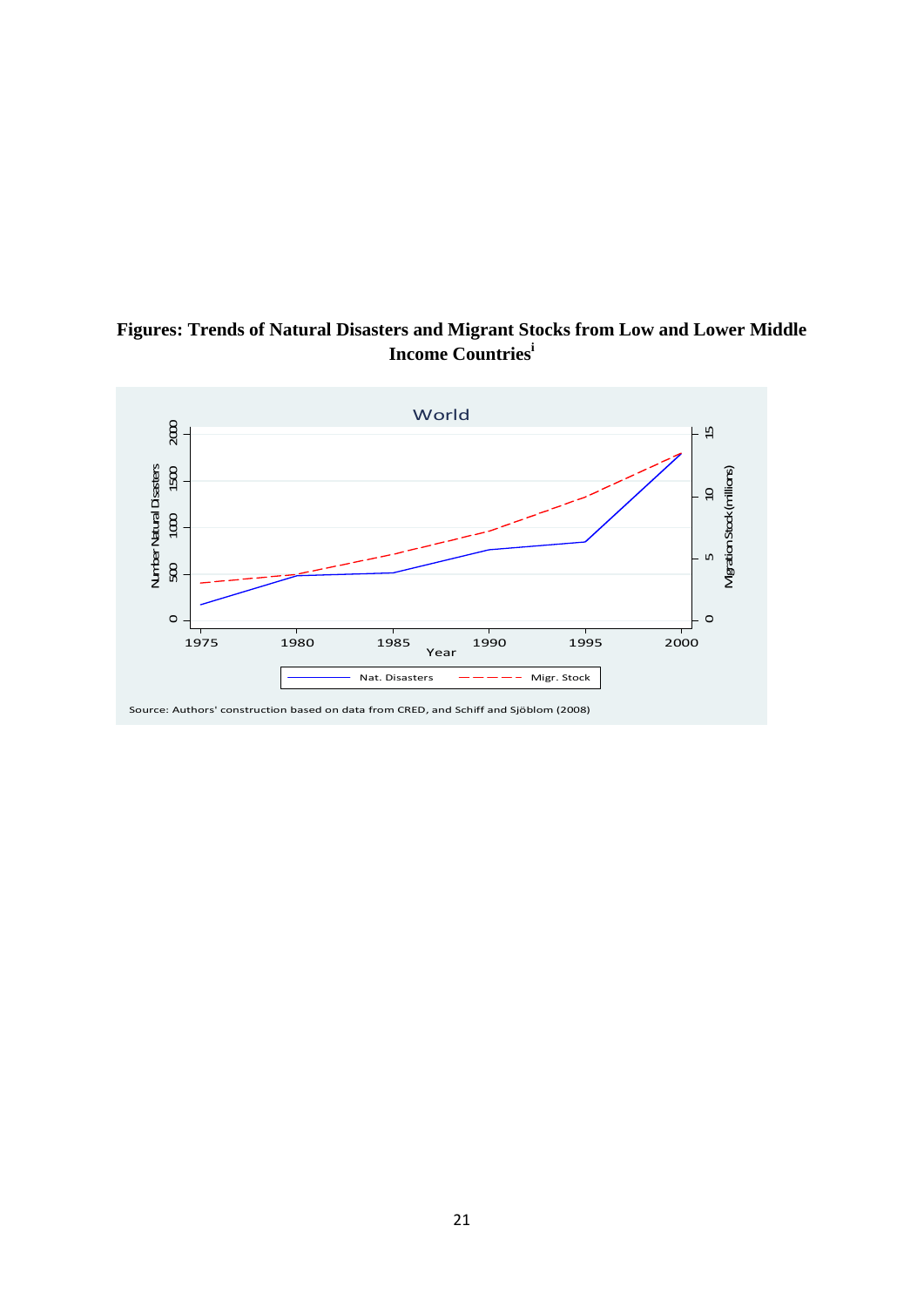

Source: Authors' construction based on data from CRED, and Schiff and Sjöblom (2008)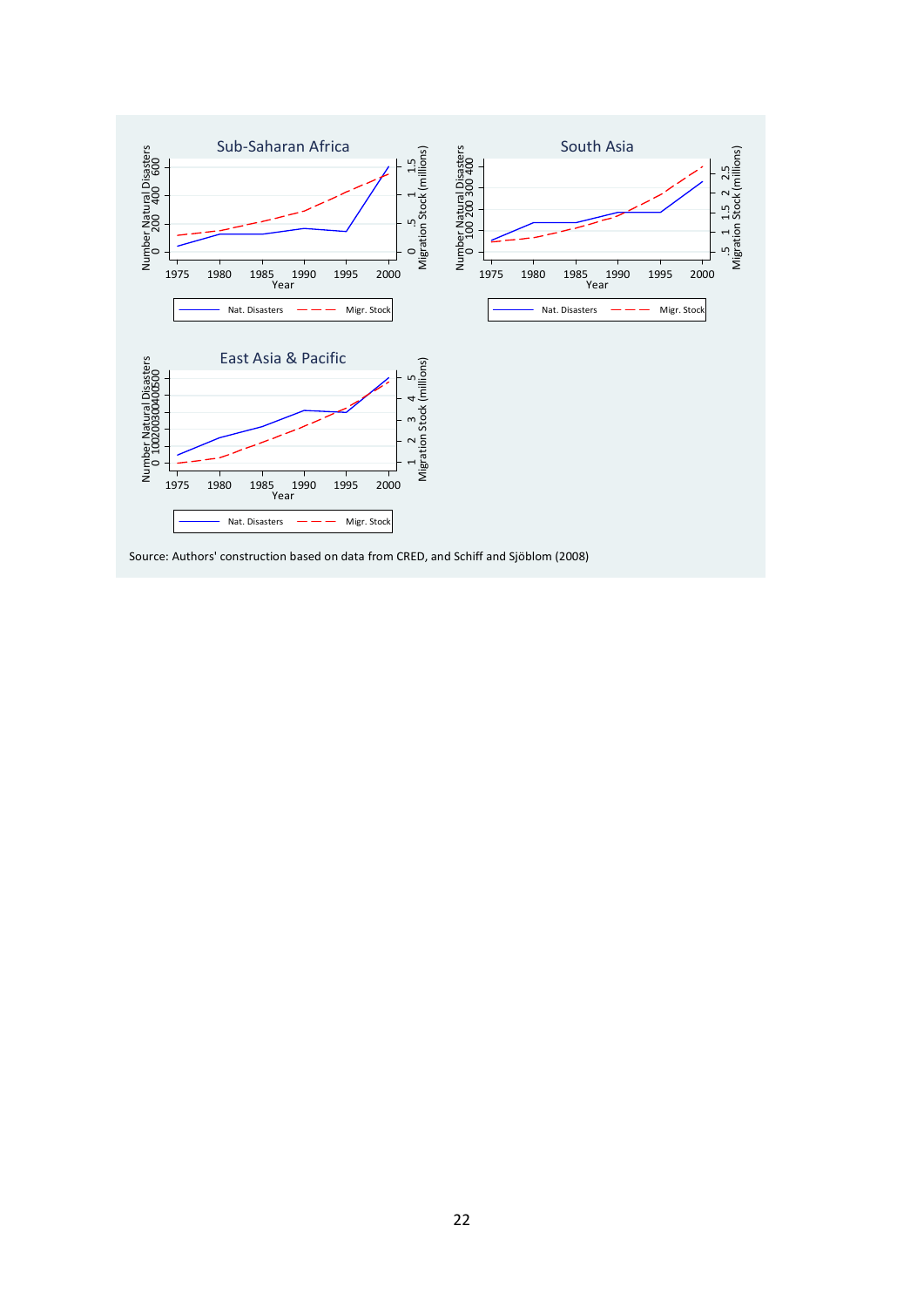

Source: Drabo and Mbaye (2013)

<sup>i</sup> These figures are from Drabo and Mbaye (2013). In Drabo and Mbaye (2013), number of natural disasters represents the number of natural disasters over the period 1975-2000 and which are related to climate change such as meteorological disasters (storms), hydrological disasters (floods, and other wet mass-movements) and climatological disasters (drought, wildfire and extremely high temperatures). For the migration variable, emigration rates are calculated as the stocks of migrants from origin countries to the six main destination countries (Australia, Canada, France, Germany, the UK and the United States) for low, medium and high education levels, divided by the stock of people over 25 years old corresponding to the same education level in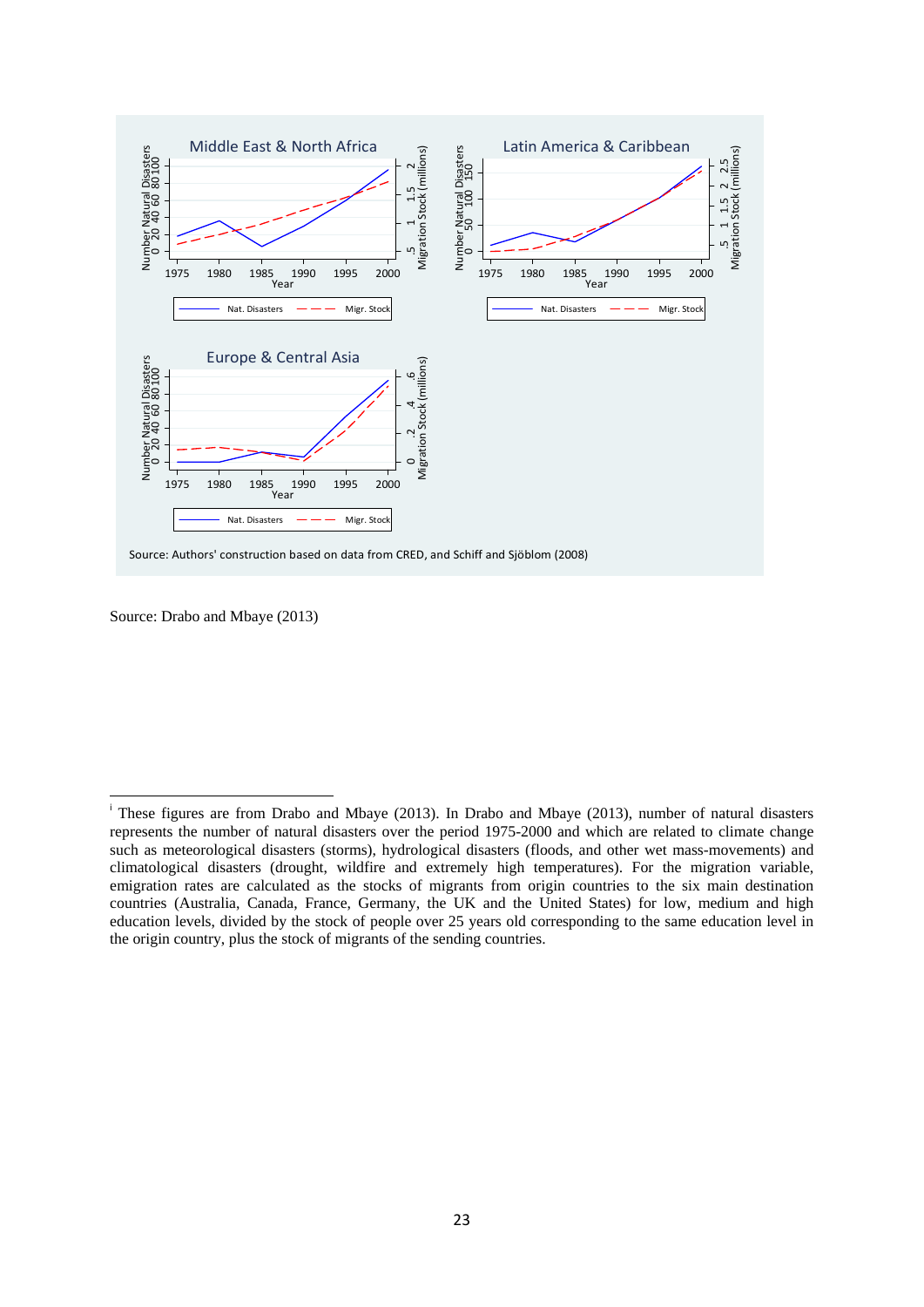#### **The UNU‐MERIT Working Paper Series**

- 2016-01 *Mexican manufacturing and its integration into global value chains* by Juan Carlos Castillo and Adam Szirmai
- 2016-02 *New variables for vocational secondary schooling: Patterns around the world from 1950‐2010* by Alison Cathles
- 2016-03 *Institutional factors and people's preferences in social protection* by Franziska Gassmann, Pierre Mohnen & Vincenzo Vinci
- 2016-04 *A semi‐endogenous growth model for developing countries with public factors, imported capital goods, and limited export demand* by Jan Simon Hallonsten and Thomas Ziesemer
- 2016-05 *Critical raw material strategies in different world regions* by Eva Barteková and René Kemp
- 2016-06 *On the value of foreign PhDs in the developing world: Training versus selection effects* by Helena Barnard, Robin Cowan and Moritz Müller
- 2016-07 Rejected Afghan asylum seekers in the Netherlands: Migration experiences, current situations and future aspirations
- 2016-08 *Determinants of innovation in Croatian SMEs: Comparison of service and manufacturing firms* by Ljiljana Bozic and Pierre Mohnen
- 2016-09 *Aid, institutions and economic growth: Heterogeneous parameters and heterogeneous donors* by Hassen Abda Wakoy
- 2016-10 *On the optimum timing of the global carbon‐transition under conditions of extreme weather‐related damages: further green paradoxical results* by Adriaan van Zon
- 2016-11 *Inclusive labour market: A role for a job guarantee* scheme by Saskia Klosse and Joan Muysken
- 2016-12 *Management standard certification and firm productivity: micro‐evidence from Africa* by Micheline Goedhuys and Pierre Mohnen
- 2016-13 *The role of technological trajectories in catching‐up‐based development: An application to energy efficiency technologies* by Sheng Zhong and Bart Verspagen
- 2016-14 *The dynamics of vehicle energy efficiency: Evidence from the Massachusetts Vehicle Census* by Sheng Zhong
- 2016-15 *Structural decompositions of energy consumption, energy intensity, emissions and emission intensity ‐ A sectoral perspective: empirical evidence from WIOD over 1995 to 2009* by Sheng Zhong
- 2016-16 *Structural transformation in Brazil, Russia, India, China and South Africa (BRICS)* by Wim Naudé, Adam Szirmai and Nobuya Haraguchi
- 2016-17 *Technological Innovation Systems and the wider context: A framework for developing countries* by Hans‐Erik Edsand
- 2016-18 *Migration, occupation and education: Evidence from Ghana* by Clotilde Mahé and Wim Naudé
- 2016-19 *The impact of ex‐ante subsidies to researchers on researcher's productivity: Evidence from a developing country* by Diego Aboal and Ezequiel Tacsir
- 2016-20 *Multinational enterprises and economic development in host countries: What we know and what we don't know* by Rajneesh Narula and André Pineli
- 2016-21 *International standards certification, institutional voids and exports from developing country firms* by Micheline Goedhuys and Leo Sleuwaegen